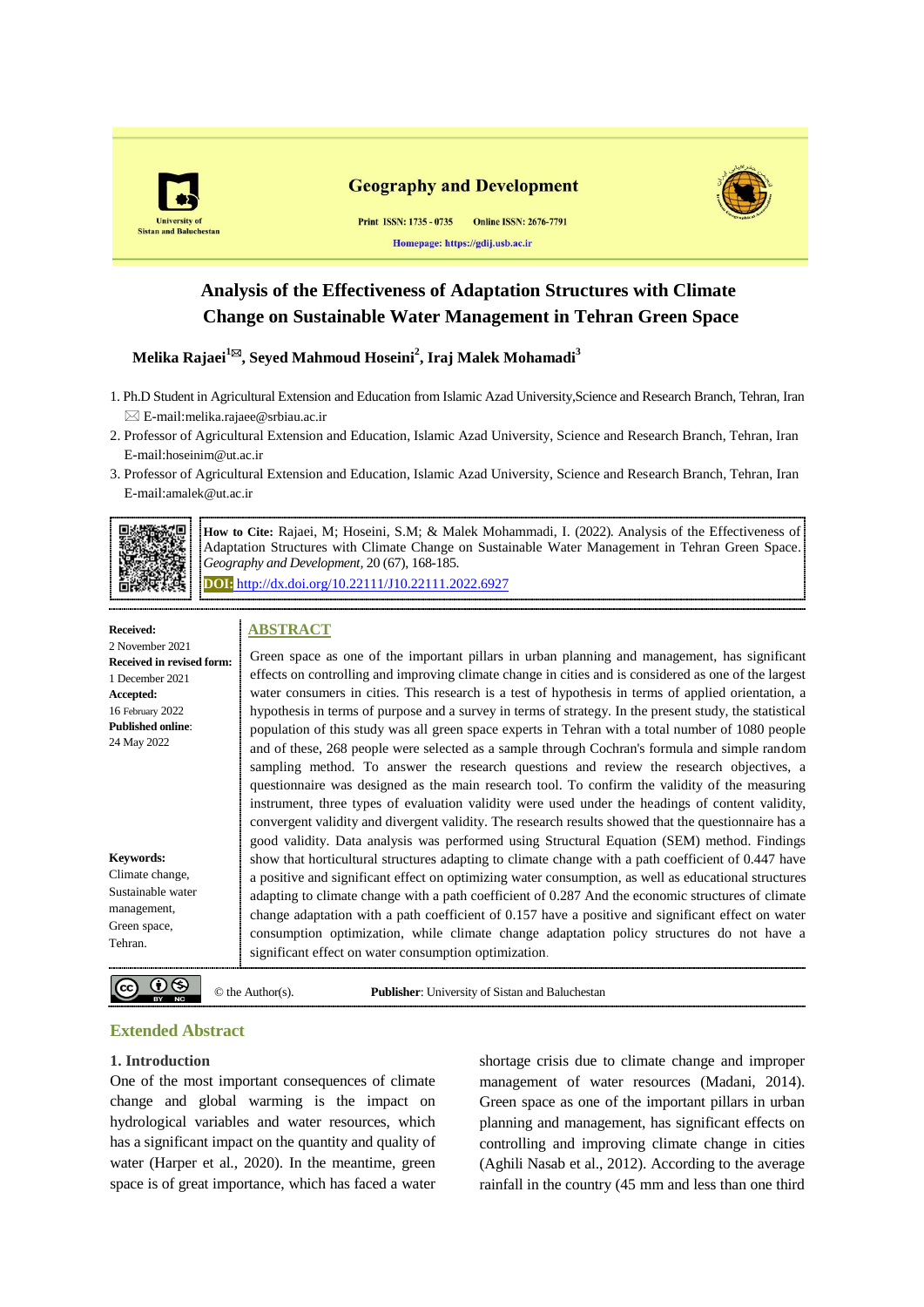of the annual rainfall in the world) (Tehran Meteorological Department, 1400), 75% of rainfall is out of season and can be used in agriculture, especially There is no green space (Madani, 2014). This issue has become critical with the excessive and uncontrolled exploitation of surface and groundwater resources.This crisisis more noticeable in cities, especially Tehran *(Aghili Nasab et al., 2012).* Therefore, the use of adaptation structures with climate change in green space will be effective in the sustainability of the urban environment, especially sustainable water management.

#### **2. Methods and Material**

This research is a test of hypothesis in terms of applied orientation, a test in terms of purpose and a survey in terms of strategy. The statistical population was all green space experts in Tehran with a total number of 1080 people and from this number, 268 people were selected as a sample through Cochran's formula and simple random sampling method. Data analysis was performed using structural equation method (SEM) using Smart PLS3 software..

#### **3. Results and Discussion**

Analysis of the results showed that in the general research model, among the adaptation structures with climate change, horticultural structures with an impact factor (factor load) of 0.447 is the most effective structure on optimizing water consumption in green space of Tehran. After that, educational structures (0.287), economic structures (0.157) and finally policy structures (0.106) were ranked second to fourth, respectively. The results also showed that horticultural, educational and economic structures adapting to climate change have a positive and significant effect on optimizing water consumption in the green space of Tehran, while policy structures

## **جغرافیا و توسعه** 861 **تابستان ،1041 سال بیستم، شماره 76 Vol. 20, No. 67 Geography and Development 169**

adapting to climate change had no effect on optimizing water consumption. The standardized coefficient of the path between the variables of horticultural structures was adaptation to climate change and optimization of water consumption in the green space of Tehran (0.447), which shows that horticultural structures account for 44.7% of the changes in optimization of water consumption. Explains directly and predicts climate change adaptation educational structures 28.7% and climate change adaptation economic structures 15.7% of water consumption optimization changes in Tehran green space.

#### **4. Conclusion**

The results of this study made it clear that sustainable water management in the green space of Tehran is affected by many variables. It can be concluded that many issues and problems related to sustainable water management in the green space of Tehran, during the development of policies and programs, are formed and are influenced by other factors, as a result, according to experts. Green space Due to the need to use an appropriate cultivation pattern in urban green space, the effects of climate change can be minimized by introducing alternative species and having a long-term and planned plan for land management and presenting a cultivation pattern regionally. . In this regard, strengthening public belief in climate change and water crisis and creating a culture of adaptation through mass media, radio and television is important, and providing the institutions needed to develop and expand green space, will be effective in optimal water management.

**keywords**: Climate change, Global warming, Sustainable water management, Green space, Tehran.

#### **5. Refrences**

Arunrat, Noppol; Nathsude Pumijumnong. (2015). The preliminary study of climate change impact onrice production and economic in Thailand. Asian Social Science, 11(15), 275-301.

<https://www.ccsenet.org/journal/index.php/ass/article/view/45067>

Bevan, Luke D., Thomas Colley; Mark Workman. (2020). Climate change strategic narratives in the United Kingdom: Emergency, Extinction, Effectiveness. Energy Research & Social Science. 69 (23), 1-14.

<https://www.sciencedirect.com/science/article/abs/pii/S2214629620301560>

Bryan, Elizabeth., Temesgen T. Deressa., Glwadys Aymone Gbeibouo., Claudia Ringler. (2009). Adaptation to climate change in Ethiopia and South Africa: Options and constraints. Environmental Science & Policy, l2(4),4l3-426.

<https://www.ifpri.org/publication/adaptation-climate-change-ethiopia-and-south-africa>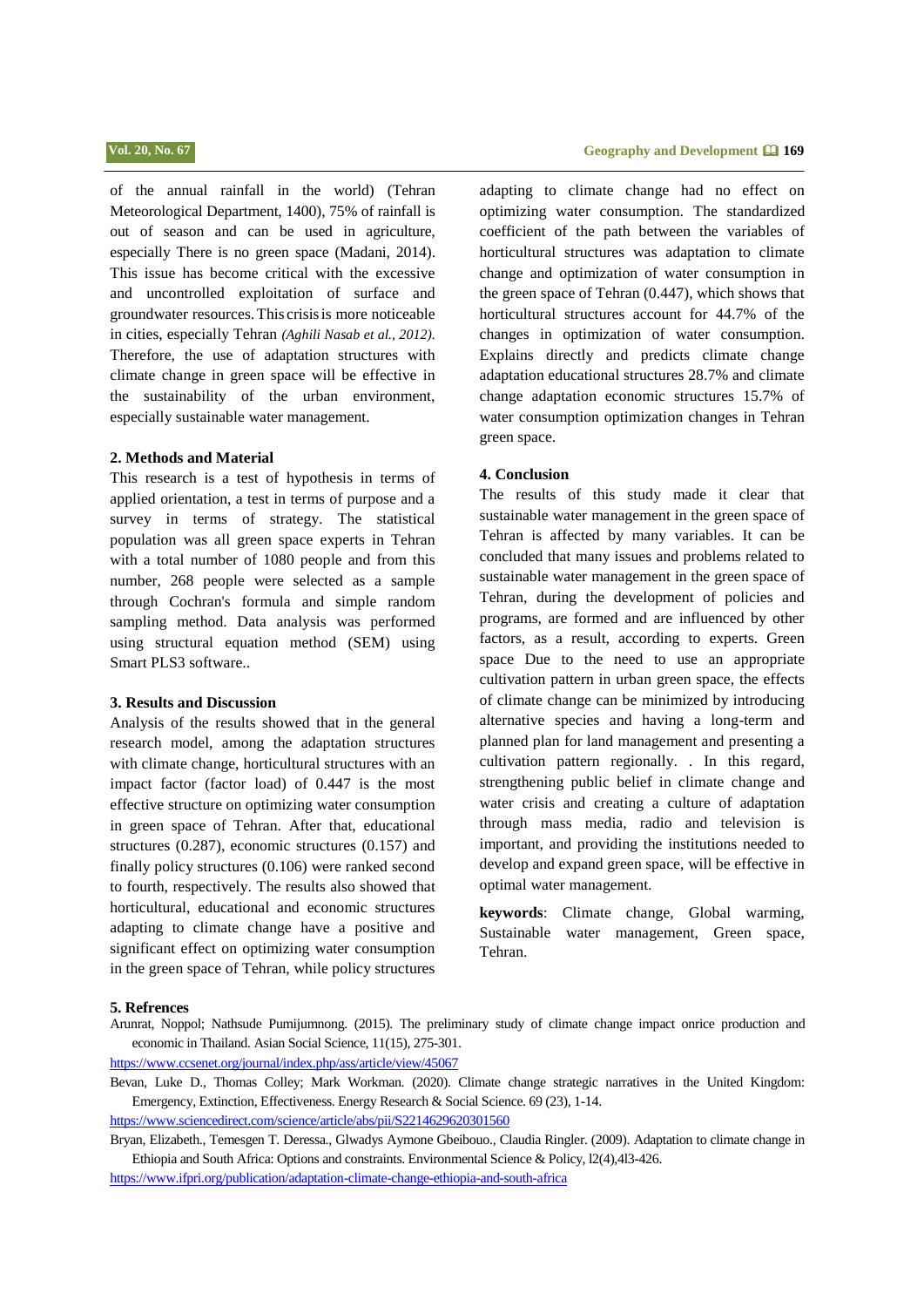Chartzoulakis, Konstantions., Maria Bertaki. (2018). Sustainable water management in agriculture under climate change. Agriculture and Agricultural Science Procedia ,4, 88-98.

<https://www.sciencedirect.com/science/article/pii/S2210784315000741>

Chu Chen, Ying. (2018). Evaluating greenhouse gas emissions and energy recovery from municipal and industrial solid waste using waste-to-energy technology. Journal of Cleaner Production, 19. 262-269.

<https://www.sciencedirect.com/science/article/abs/pii/S0959652618313027>

Deligios, Paolo A. Chergia, Paola . Sanna, Gavino. Solinas, Stefania. Todde, Giuseppe. Narvarte, Luis. Ledda, Luigi. (2019). Climate change adaptation and water saving by innovative irrigation .management applied on open field globe artichoke. Science of the Total Environment. 649 , 461-472.

<https://www.sciencedirect.com/science/article/pii/S0048969718333205>

FAO (2016).Climate change and food security: risk and responses. Available at:

<http://www.fao.org/3/a-i5188e.pdf>

- Fornell Claes., David F. Larcker. (1981). Evaluating structural equation models with unobservable variables and measurement error. Journal of Marketing Research 1981; 18(1): 39-50.
- <https://www.jstor.org/stable/3151312>
- Goli, Imaneh., Maryam Omidi Najafabadi,, Farhad Lashgarara. (2020). Where are We Standing and Where Should We Be Going? Gender and Climate Change Adaptation Behavior. Journal of Agricultural and Environmental Ethics.33,187-218.

<https://link.springer.com/article/10.1007/s10806-020-09822-3>

Harper, Sherilee L. Carlee Wright., Stephanie Masina., Shaugn Coggins. (2020). Climate change, water, and human health research in the Arctic. Water Security. 10.1-10.

<https://www.sciencedirect.com/science/article/pii/S246831242030002X>

- Huang, zhongwei., Mohamad Hejazi., Qiuhong Tang., Chris R. Vernon., Yaling Liu., Min Chen., Kate Calvin.. (2019). Global agricultural green and blue water consumption under future climate and land use changes. Journal of Hydrology. 57, 242-256. <https://www.sciencedirect.com/science/article/abs/pii/S002216941930383X>
- Hassan, Rashid M., Charles Nhemachena. (2008). Determinants of african farmers' strategies for adapting to climate change: Multinomial choice analysis. African Journal of Agricultural and Resource Economics, 2(l), 83-104.

<https://econpapers.repec.org/article/agsafjare/56969.htm>

Klass, Dua K. S. Y. Imteaz, Monzur A. Sudiayem, Ika. Klaas, Elkan M. E. Klass, Eldav C.(2020). Assessing climate changes impacts on tropical karst catchment: Implications on groundwater resource sustainability and management strategies. Journal of Hydrology. 582, 1-14.

<https://www.sciencedirect.com/science/article/abs/pii/S0022169419311618>

Li, Xue., Yue Zhao., Chunli Shi., Aian Sha., Zhong-liang Wang., Yuqiu Wang. (2016). Application of Water Evaluation and Planning (WEAP) model for water resources management strategy estimation in coastal Binhai New Area, China. Ocean & Coastal Management, 106, 97-109.

<https://www.sciencedirect.com/science/article/abs/pii/S0964569115000253>

Luber, G., Michael McGeehin. (2008). Climate change and extreme heat events. American. Journal of Preventive Medicine, 35, 429-435.

<https://www.sciencedirect.com/science/article/abs/pii/S0749379708006867>

Madani Kaveh. (2014). Water management in Iran: what is causing the looming crisis? Journal Environment Study Science, 4(23). 315-328.

<https://link.springer.com/article/10.1007/s13412-014-0182-z>

Juana, James., Zibanani Kahaka., Francis Okurut. (2013). Farmers Perceptions and Adaptations to Climate Change in Sub-Sahara Africa: A Synthesis of Empirical Studies and Implications for Public Policy in African Agriculture. Journal of Agricultural Science: 5(4).1-16.

<https://www.ccsenet.org/journal/index.php/jas/article/view/23791>

Wetzels, M. Odekerken-Schroder, G. Van Oppen, C. (2009). Using PLS Path Modeling for Assessing Hierarchical Construct Models: Guidelines and Empirical Illustration. MIS Quarterly. 33(1), 177-195.

<https://www.jstor.org/stable/20650284>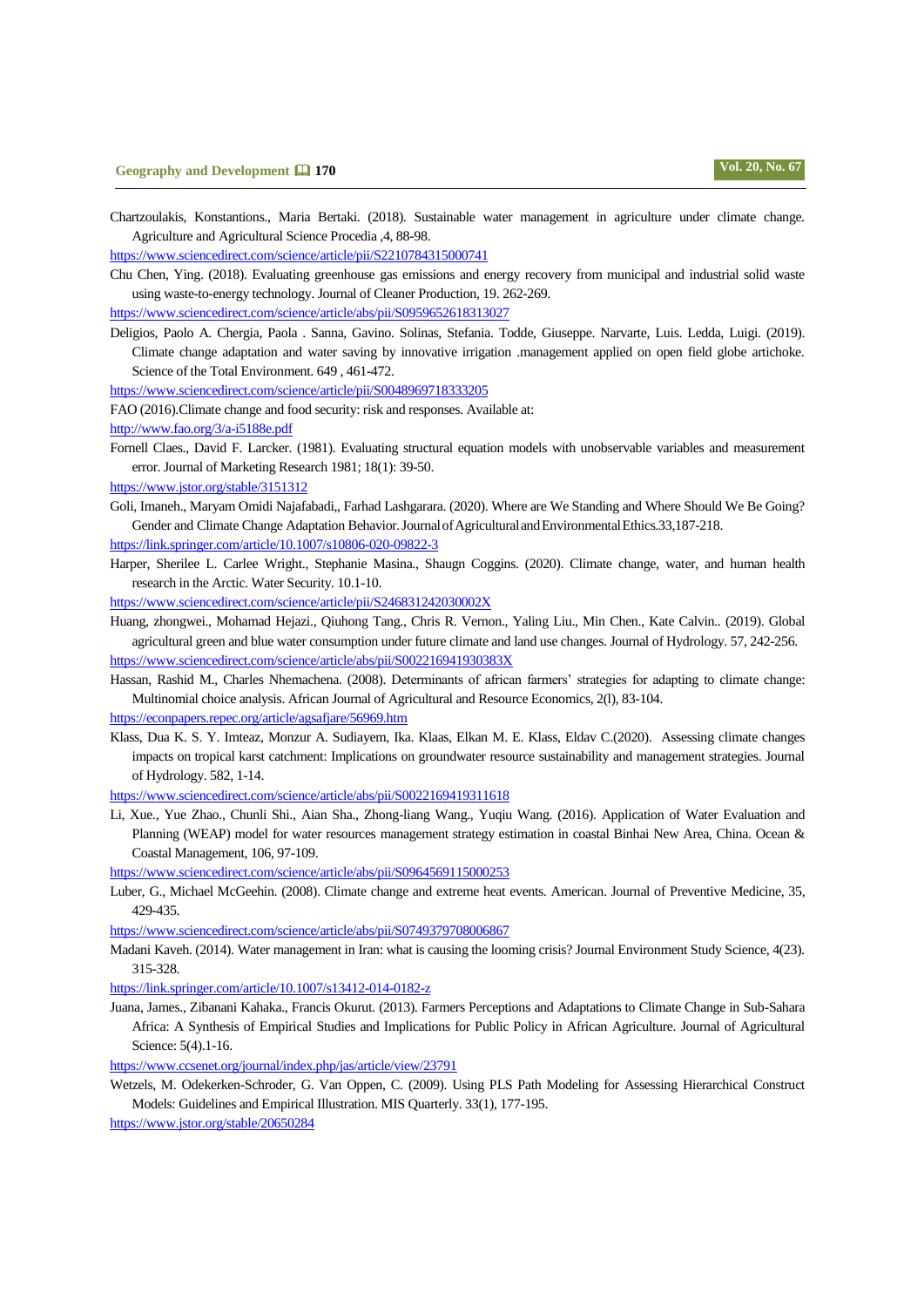





# **تحلیل اثربخشی سازههای تطبیق با تغییر اقلیم بر مدیریت پایدار آب در بخش فضای سبز تهران**

**، دکتر سید محمود حسینی 1\* ملیکا رجایی ، دکتر ایرج ملک محمدی <sup>2</sup> 3**

**مقاله پژوهشی**

**جغرافیا و توسعه، شمارۀ ،76تابستان 1041 تاریخ دریافت: 1044/40/11 تاریخ بازنگری داوری: 1044/40/14 تاریخ پذیرش: 1044/11/76 صفحات : -101 170** G بغرافيا وتوسعه

## **چکیده**

 **فضای سبز به عنوان یکی از ارکان مهم در برنامه ریزی و مدیریت شهری، اثرات قابل توجهی در کنترل و بهبوود تغییور اقلیم شهرها دارا است و به عنوان یکی از بزرگترین مصرف کننودگان آب در شوهرها محسووب موی شوود ؛ بنوابراین به کارگیری سازه های تطبیق با تغییر اقلیم در فضای سبز، در پایداری محیط شهری به ویژه مدیریت پایودار آب مورثر خواهد بود. این پژوهش از نظر جهت گیری کاربردی، از لحاظ هدف، آزمون فرضیه و از نظر راهبرد، پیمایشی است . در پژوهش حاضر، جامعۀ آماری این تحقیق، همۀ کارشناسان فضای سبز شهر تهران بودند که تعداد کل آنوان 1404 نفور بود و از این تعداد، 870 نفر به عنوان نمونه ازطریق فرمول کوکران و روش نمونه گیری تصادفی ساده انتخواب شودند . برای پاسخ به سراالت تحقیق و بررسی اهداف تحقیق، پرسشنامه ای به عنوان ابزار اصلی تحقیق طر احی شود . بورای تأیید روایی ابزار اندازهگیری از سه نوع روایی ارزیابی با عنوان روایی محتوی، روایی همگرا و روایی واگرا استفاده شد که نتایج تحقیق نشان داد پرسشنامه از روایی مناسبی برخوردار است. همچنین، درجهت تعیین پایایی پرسشنامه از دو معیار (ضریب آلفای کرونباخ و ضریب پایایی مرکب) بر طبق نظر فورنل و لارکر (۱۹۸۱) استفاده شـد کـه در ایـن پژوهش همۀ متغی رها از پایایی مناسبی برخوردار بودند. تجزیه وتحلیل داده ها با استفاده از روش معوادالت سواختاری )SEM ) به کمک نرم افزار 3PLS Smart صورت گرفت. یافته های تحقیق نشان دهنود ۀ آن اسوت کوه سوازه هوای باغبانی تطبیق با تغییر اقلیم با ضریب مسیر 4/006 تأثیر مثبت و معناداری بر بهینه سازی مصرف آب دارند، همچنین سازه های آموزشی تطبیق با تغییر اقلیم با ضریب مسیر 4/806 و سازه های اقتصادی تطبیق با تغییر اقلیم بوا ضوریب مسیر 4/116 بر بهینه ساز ی مصرف آب تأثیر مثبت و معناداری دارند، درحالی که سازه های سیاست گذاری تطبیوق بوا تغییر اقلیم تأثیر معناداری بر بهینه سازی مصرف آب ندارد .** 

#### **مقدمه**

**واژههای کلیدی:**

**فضای سبز، تهران.**

**تغییر اقلیم، مدیریت پایدار آب،** 

ل<br>تاپاچاپی: ۱۷۳۵–۱۷۳۵ .<br>شااکترونی، ۷۷۹۱-۲۷۷

امروزه دنیا با چالش هایی جدی، همچون گرمایش کور ۀ زموی )*428 2008: McGeehin and Luber*)، افزایش نیاز به انرژی *(FAO,2016)،* کـاهش کمّیـت و *Arunrat and Pumijumnong, 2015:* ( ب کیفیو *275*(، افزایش پسوماندهاي هویري و عوی ی ) *Chu 262 2018: ,Chen*)، افوووزایش یبریووو وووا )*,2016FAO* )و میمیر از همه، یغییر اقلیم ) *et Bevan 2020:2 .,al )*روبهرو است کـه پیامـدهای (مسـتقیم و غیرمستقیم) زیـادی را بـهویـژه بـرای افـرادی کـه در

۱. دانش آموخته دکترای ترویج و آموزش کشاورزی از دانشگاه آزاد اسلامی واحد علوم و تحقیقات تهران، تهران، ایران (نویسنده مسئول) melika.rajaee@srbiau.ac.ir<br>۲. استاد گروه ترویج و آموزش کشاورزی، دانشگاه آزاد اسلامی واحد علوم و **.8 استاد گروه ترویج و آموزش کشاورزی، دانشگاه آزاد اسالمی واحد علوم و تحقیقات تهران، تهران، ایران [ir.ac.ut@hoseinim](mailto:hoseinim@ut.ac.ir) .3 استاد گروه ترویج و آموزش کشاورزی، دانشگاه آزاد اسالمی واحد علوم و تحقیقات تهران، تهران، ایران [ir.ac.ut@amalek](mailto:amalek@ut.ac.ir)**

**4. Intergovernmental Panel On Climate Change:IPCC**

کشورهای درحـال توسـعه زنـدگی مـی کننـد، ایجـاد موی کیود )*188 2020: .,al et Goli*)*.* در ایو میوا ، تغییر اقلیم، به عنوان یک چالش مهم با تأثیر گذاری بـر همۀ ف الی هاي بشر هویا ه هوده اسو ) *et Bevan 2020:2 .,al*) . طبق نظر هیئ بی المللی یغییر اقلیم، در نتیجۀ تغییر اقلیم در قرن بیستم، دمای کرۀ زمـین ۰/۶ درجهٔ سانتی گراد افزایش یافتـه و پـیش بینـی میشود تا سال ۲۱۰۰ ایس مقـدار بـین ۱/۴ تــا ۵/۸ درجۀ سانتي گراد افزايش يابد (بحري و زاهـدي، 1۳۹۵؛ به *نقل از هیئت بین المللی تغییـر اقلـیم <sup>۲</sup>۰۱۰ . یکـی* از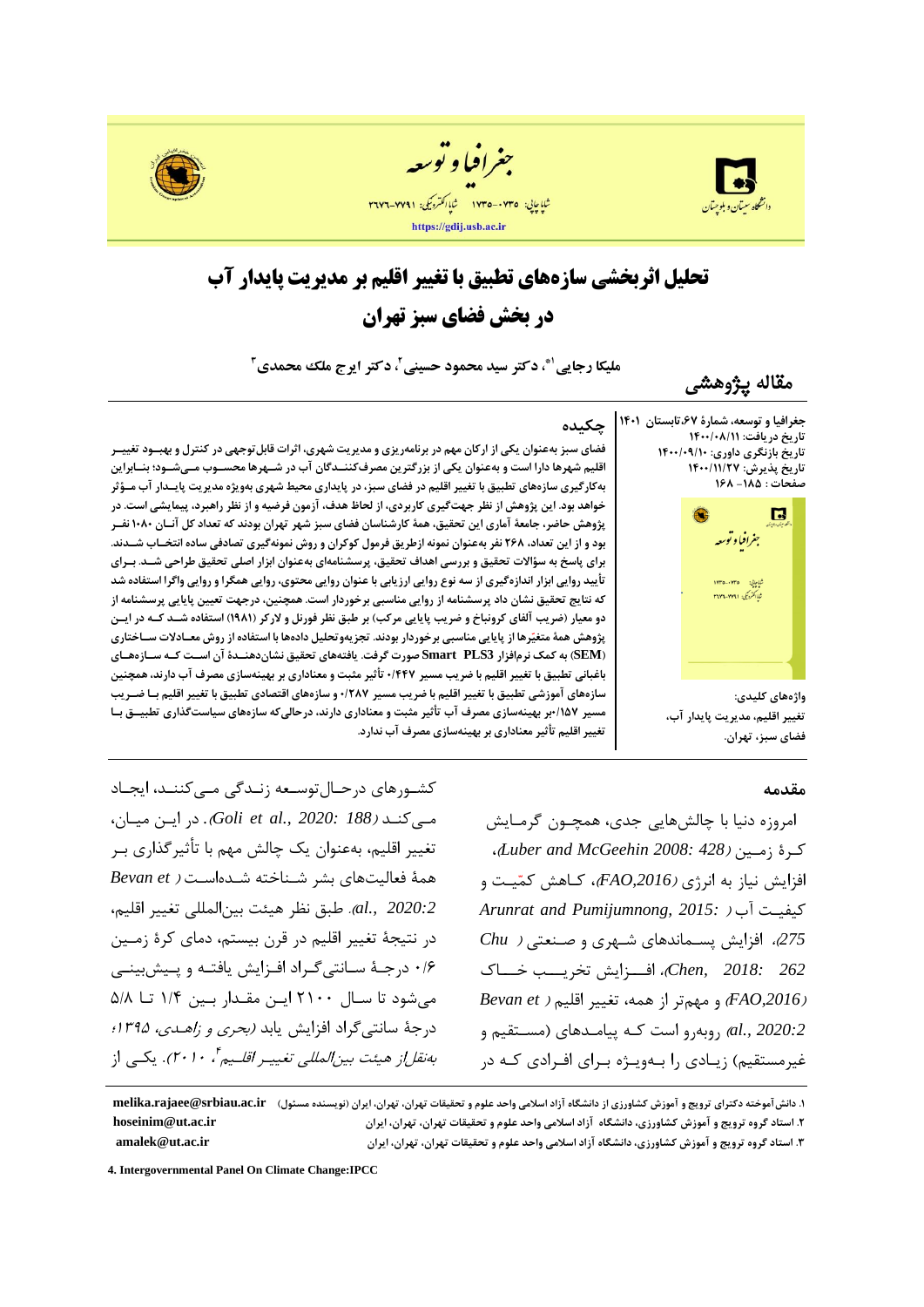مهم ترین پیامدهای تغییـر اقلـیم و گرمـایش جهـانی، تأثیر بر متغیرهای هیدرولوژیکی و منابع آب است، که بر کمّیت و کیفیت آب، تأثیر قابل تـوجهی مـی گـذارد .) *Harper et al., 2020: 1*(

آب یکی از ضروريترين منابع طبيعي براي انسـان و منجندات )*2020:1 ,al et Harper* )و درعوی حوا ، بحرانسی تسرین منبسع طبیعسی در جهسان اسست )*88 2018: ,Bertaki & Chartzoulakis*)، که کمبوند شدید آن یک نگرانی و چالش جدی جهـانی در حـال حاضر و آینده محسوب مے شود *(عیدی و همکاران،* 1۳۹۹: *۳۱۱).* این مسئله در کشوری نظیر ایران که در کمربند خشکی دنیا قرار گرفتـه و بسـیاری از منـاطق آن بهصورت خشک و نیمهخشک هستند، داراي اهمیت دوچندان است *(متین خواه و اورنگی،۱۳۹۵: ۲).* این موضوع در شرایطی است که خشکسالیهای اخیـر در کشور، سبب کاهش منابع آب قابلدسترس شـده، بهطوری کـه منـابع آبهـای سـطحی و زیرزمینـی بـه مقدار قابل توجهی کاهش پیدا کردهاست *(لشتی زند و* هم*کــاران، ١٣٩٣: ۴٠٠).* در ایــن بــين، فضــاي ســبز از اهمیت بسزایی برخوردار است کـه بـهدلیـل تغییـرات اقلیمی و مدیریت نادرست منابع آبی، با بحران کمآبی مواجه شده است *(315 :Madani, 2014)* و به عنوان یکی از بـزرگتـرین مصـرفکننـدگان آب در شـهرها محسن می هند )*242 2019: .,al et Huang*). فساي سبز به عنــوان یکــی از ارکــان مهــم در برنامــهریــزی و مدیریت شهری، اثرات قابل توجهی در کنترل و بهبود تغییــر اقلــیم شــهرها دارد *(عقیلــی نســب و همکــاران،*  $(119)!$ 

باتوجه به متوسط بارندگی در کشور (۴۵ میلی متر و کمتر از یک سوم میزان بارندگی سالانه در جهان) ((اداره کل هواشناسی استان تهران، ١۴٠٠).)، ٧۵ درصد بارندگی ها، خارج از فصل بوده و امکان استفاده از آن در بخش کشاورزي بهويـژه فضـاي سـبز وجـود نوودارد )*316 2014: ,Madani*) . ایوو منضوونع بووا

بهرهبرداري فراوان و بی رویه از منابع آبهاي سطحی و زیرزمینی، جنبۀ بحرانی پیدا کردهاست. ایـن بحـران در شهرها بهویژه تهران، بهعنــوان اصــلی تــرین کــانون جذب جمعیت کشور نسبتبه محیط روستایی اطـراف آن بیشتر محسوس است *(عقیلی نسب و همکـاران،* 8 :891 9( ؛ زیرا هیرها همناره گورم یور، کوم بوارا یور و شک یر از میاطق همدنار ند هس ید ) *et Deligios* .) *al., 2019: 461*

تهران از نظر آبوهوایی، غیر از نواحی کوهستانی شمالی که اندکی مرطوب و معتدل است، کـلاً گـرم و خشک است. حداکثر دمای ثبتشده در تهران در سال ٩٣٩٩، ٣/٢٩ درجــــه و حــــداقل آن ٣/٧- درجــــۀ سانتی گراد و میـانگین ماهانــه، حـداکثر ٢٩ و حـداقل ۱/۰ درجه است. متوسط میزان بارندگی در سطح شهر تهران کم بوده و بـه مقـدار ۲۴۵ میلـی لیتـر در طـول سال اندازه گیري و تعداد روزهاي یخبندان آن نیـز ٣۶ روز در سال ثبت شدهاست. بهطورکلی اقلیم تهران طی دورۀ 45 سالۀ گذه ه یغییر کورده اسو . بررسوی بارش طی دورۀ 45 سالۀ ا یر نشا می دهود بارنودگی شهر تهران در این دروه تغییر محسوسی نداشتهاست. با توجه به آنچه دربارۀ تغییرات اقلیمبی تهـران گفتـه شد، به نظر می رسد حفظ فضای سبز موجود در آیندۀ نزدیک، به منابع آبی بیشتری نیازمنـد خواهـد بـود. از طرف دیگر، گسترش فضای سـبز فعلـی شـهر تهـران برای دستیابی به استانداردهای جهـانی سـرانۀ فضـای سبز شهری موجب افـزایش پوشـش گیـاهی موجـود می شود که خود به معنی افـزایش نیـاز بـه منـابع آب است (اداره کل هواشناسی استان تهران، ۴۰۰ ().

شواهد علمی زیادی لزوم مدیریت پایـدار آب را در شرایط تغییـر اقلـیم تأییـد مـیکنـد. براسـاس نتـایج تحقیـــق ملایـــی و همکـــاران (۱۴۰۰)، راهکارهـــای سازگاري کشاورزان با تغيير اقلـيم بـراي بهـرهبـرداري پایدار از منابع آب، در پنج عامل آموزشـبی و ترویجـبی، مــدیریتی، نهــادی و زیرســاختی، فنـــی و زراعـــی و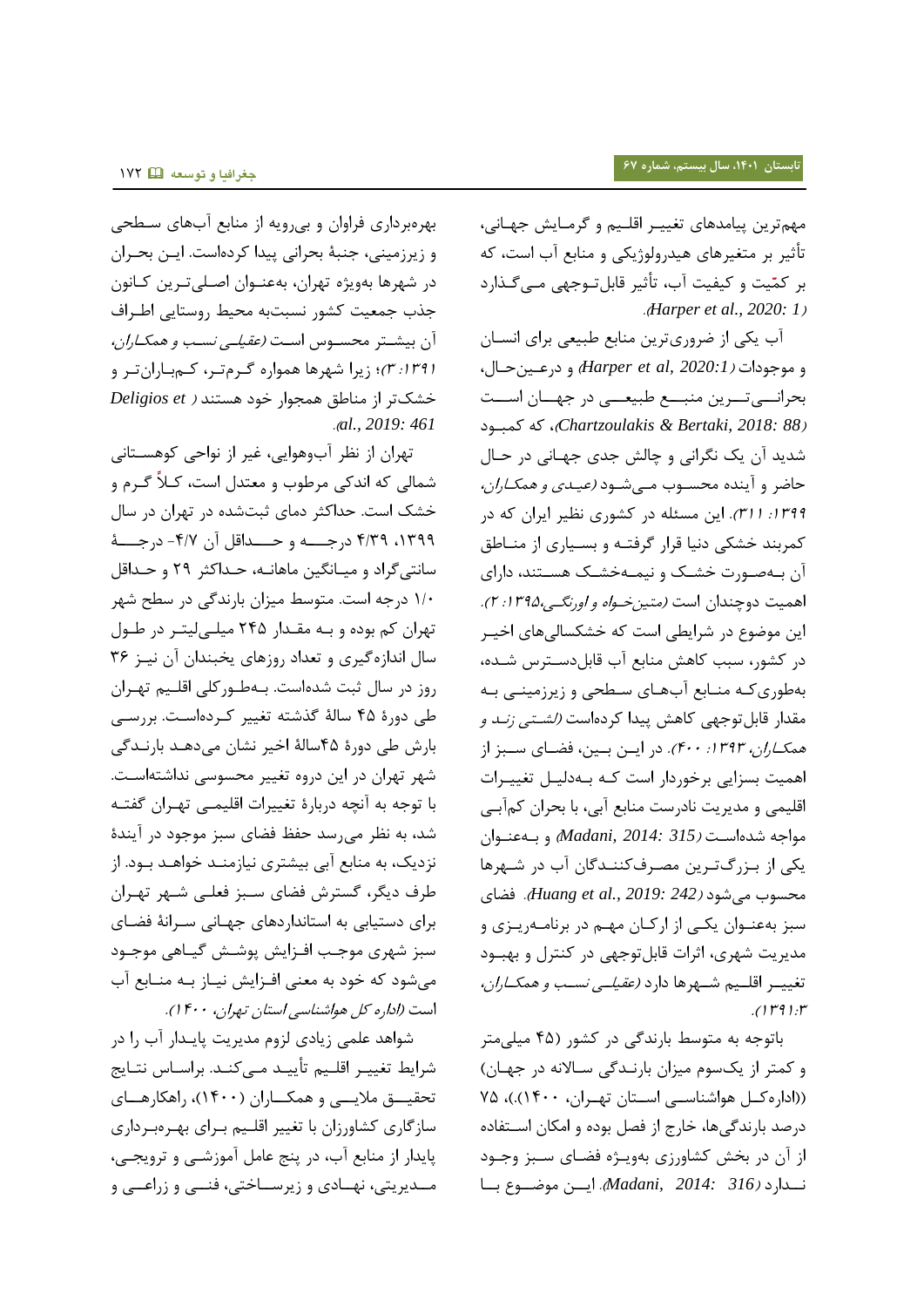سال ۲۰۲۰ بررسی کردند. نتایج نشان داد که فشار ب منــابع آب در آینــده افــزایش خواهــد یافـت. جوانــا<sup>۳</sup> و همکاران (۲۰۱۳) بـا انجــام پژوهشــی در منطقــهای از آفریقــا نشـــان دادنــد کــه تغییـــرات اقلیمـــی بــدون درنظر گرفتن فواید دی اکسید کربن، تـا سـال ٢٠۵٠ منجر به کاهش ۱/۶ درصدی تولید غذا و محصولات کشاورزي و نيز کاهش ۰/۲ درصدي توليد ناخالص داخلی در منطقۀ مورد نظر می شود.

باینجه به اثرات و پیامدهاي ناهی از یغییر اقلیم در بخش فضای سبز، ازجمله جابهجایی فصول و به همراه آن وقوع همزمان دو تنش گرمایی و سرمایی (بهگونهایی که بخش قابل توجهی از پوشش گیاهی براثر سرمای شدید زمستان ازبین رفته و بخشی از پوشش نیز از شدت خشکی آسیب خواهد دید) و افزایش درجهحرارت محیط در فضای سبز (که موجب افزایش تنفس و تعرق گیاهان و درنتیجه افزایش تلفات آب و نیاز به آبیاری بیشتر برای حفظ وضعیت بهینۀ پوشش گیاهی است)، تحقیق حاضر را بهدنبال یاسخگویی به این سؤال سوق دادهاست که سازههای تطبیق با تغییر اقلیم بر مدیریت پایدار آب در بخش فضای سبز تهران کدامند؟ تا شاید بتوان به پیشبینی و پیشگیری مسائل ناشی از تغییر اقلیم پرداخته و تا حدی از بروز مشکلات ناشی از کمآبی، بهویژه در فضاي سبز شهر تهران جلوگیري کرد.

در این راستا، تحقیق حاضر با هدف تحلیل و بررسی اثرببشی سازههاي یطبیق با یغییر اقلیم بر مدیریت پایدار آب در بخش فضای سبز تهران انجام شدهاست، در راستای حصول به این هدف، اهداف اختصاصی زیر تدوین شدهاند:

۱. تبیین تأثیر سازههای اقتصادی تطبیق با تغییر اقلیم بر مدیریت پایدار آب در بخش فضای سبز تهران؛ ۲. تبیین تأثیر سازههای سیاستگذاری تطبیق با تغییر اقلیم بر مدیریت پایدار آب در بخش فضای سبز تهران؛

اقتصـادی و مـالی گـروهبنــدی شــدند و اولويـت بــه راهکارهـای نهـادی و زیرسـاختی اختصـاص یافـت. همچنین محمدپور و همکـاران (۱۳۹۹) در تحقیقـی، دریافتند که سامانههای آبیاری تحت فشار نـهتنها باعث صرفهجویی در مصرف آب نشده، بلکه منجـر بـه تخریب آبخوانهای زیرزمینی نیز میشوند. نتایج ایـن مطالعه بر لزوم مطالعات مـدیریت حوضـههـای آبریـز درجهـت اتخــاذ اســتراتژىهــاى صــحیح مــدیریتی، بهخصوص در منـاطق بحـران;ده تأکیـد دارد. نتـایج تحقیق کرمی و همکاران (۱۳۹۷) نشان داد کـه تـأثیر عوامل اقلیمی، مانند دمای کمینه و بیشینه، میـانگین بـارش، تبخیـر، تعـرق و شـاخص پوشــش گیــاهی بـر کیفیت منابع آب زیرزمینی تـأثیر مثبـت و معنـاداري داشت. همبستگی ایـن فاکتورهـا بـا اســتفاده از ابـزار تحلیل همبستگی فضایی بررسی شد. قایـدی (۱۳۹۶) در پژوهش خود به این نتیجه دست یافت که بایسـتی به تغییر الگوی فضای سبز و درنتیجه کـاهش مصـرف آب و نیز روش هایی برای کاهش میزان تبخیر و تعـرق پرداخت تا از میزان آب مورد نیـاز بـراي فضـاي سـبز شهر کاست. در این راستا می توان با شناسایی گیاهـان مقاوم به خشکی، از مصرف بیش از حد آب، جلوگیری کرد. کاشت چمن نیازمند مصرف آب بسیار زیاد است و به همین دلیل، بایستی کاشت آن را به کمترین میزان رســــاند. در تحقیــــق کلـــس ٰ و همکــــاران (٢٠٢٠) مجموعهاي جامع از استراتژيهاي مدیریتي بـهعنـوان عوامل سازگار با تغییرات اقلیم پیشنهاد شدهاست که توسط ذي نفعان مربوط در کمک به جامعه در برخورد با کمبود آب در دورههای خشکسالی اجرا شـدهاسـت. درواقع سه استراتژی اصلی، اقـدامات اجتمــاعی-فرهنگــی، فنــی و اکولــوژیکی و اقتصــادی پیشــنهاد شدهاست. لی و مکاران<sup>۲</sup> (۲۰۱۶) به بررسـی مـدیریت منابع آب پرداختند. آنها وضعیت آیندۀ آب را با طرح سناریوهای مختلف توسعهٔ اجتماعی و شهرنشینی تا

-

l

**<sup>1.</sup> Klass**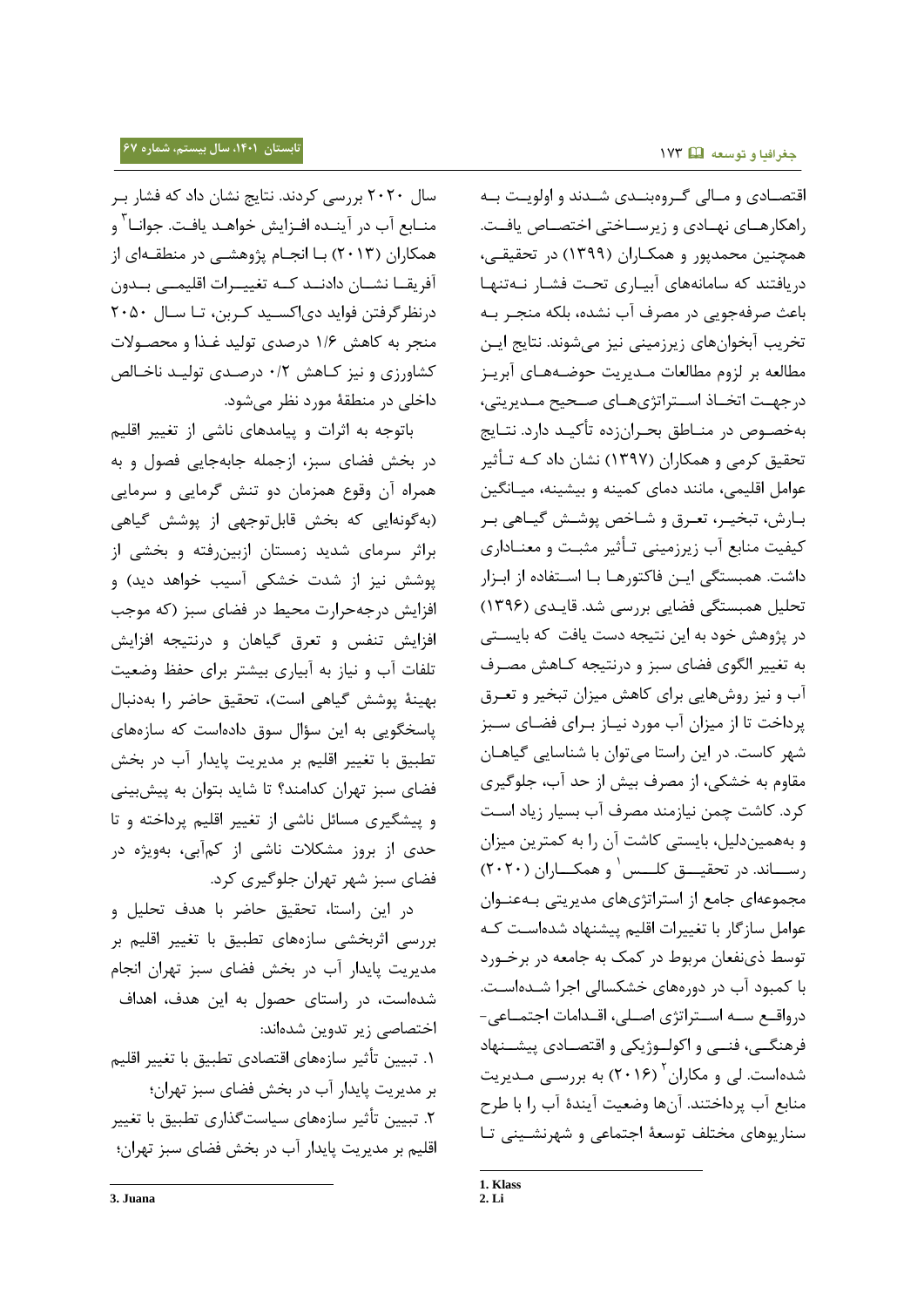.9 یبیی یأثیر سازههاي باغبانی یطبیق با یغییر اقلیم بر مدیریت پایدار آب در بخش فضای سبز تهران؛ .4 یبیی یأثیر سازههاي بمنزهی یطبیق با یغییر اقلیم بر مدیریت پایدار آب در بخش فضای سبز تهران.

## **روش تحقیق**

این تحقیق از دیدگاه طبقهبندی تحقیقات و بر مبنای هدف، از نوع کاربردی است؛ همچنین در پی اقدامات مؤثري است که بتوان از طریق آن به مدیریت پایدار آب در بخش فضای سبز تهران پرداخت و اینکه چه تدابیر و راهکارهایی برای حل مسأله وجود داشته و دارد. از حیث امکان کنترل متغیرها بهدلیل نبود امکان چنین امری از نوع تحقیقات شبۀ تجربی است و از بُعد روششناسی بهصورت کمّی است.

## **منطقۀ مورد مطالعه**

استان تهران با وسعتی حدود ۱۸۸۱۴ کیلومتر مربع بی 94 یا 96/5 درجۀ عرض همالی و 51 یا 59 درجۀ طول شرقی واقع شدهاست. این استان از شمال به استان مازندران، از جنوب به استان قم، از جنوب غرب به استان مرکزي، از غرب به استان البرز و از شرق به استان سمنان محدود است. استان تهران، از شهرهای تهران، شهریار، اسلامشهر، ری، پاکدشت، دماوند، شمیران، ورامین و فیروزکوه تشکیل شدهاست. شهر تهران، پایتخت ایران، بهعنوان پرجمعیتترین شهر کشور، از نظر مساحت شهرنشینی نهتنها در ایران، بلکه در دنیا جزو بزرگترین شهرها است که از آن بهعنوان ابرشهر یاد میکنند *(وبسایت مرکز آمار* ایران، ۴۰۰ ().



**شکل :1 موقعیت جغرافیای استان تهران** مأخذ: اداره کل حفاظت محیط زیست تهران، ۱۴۰۰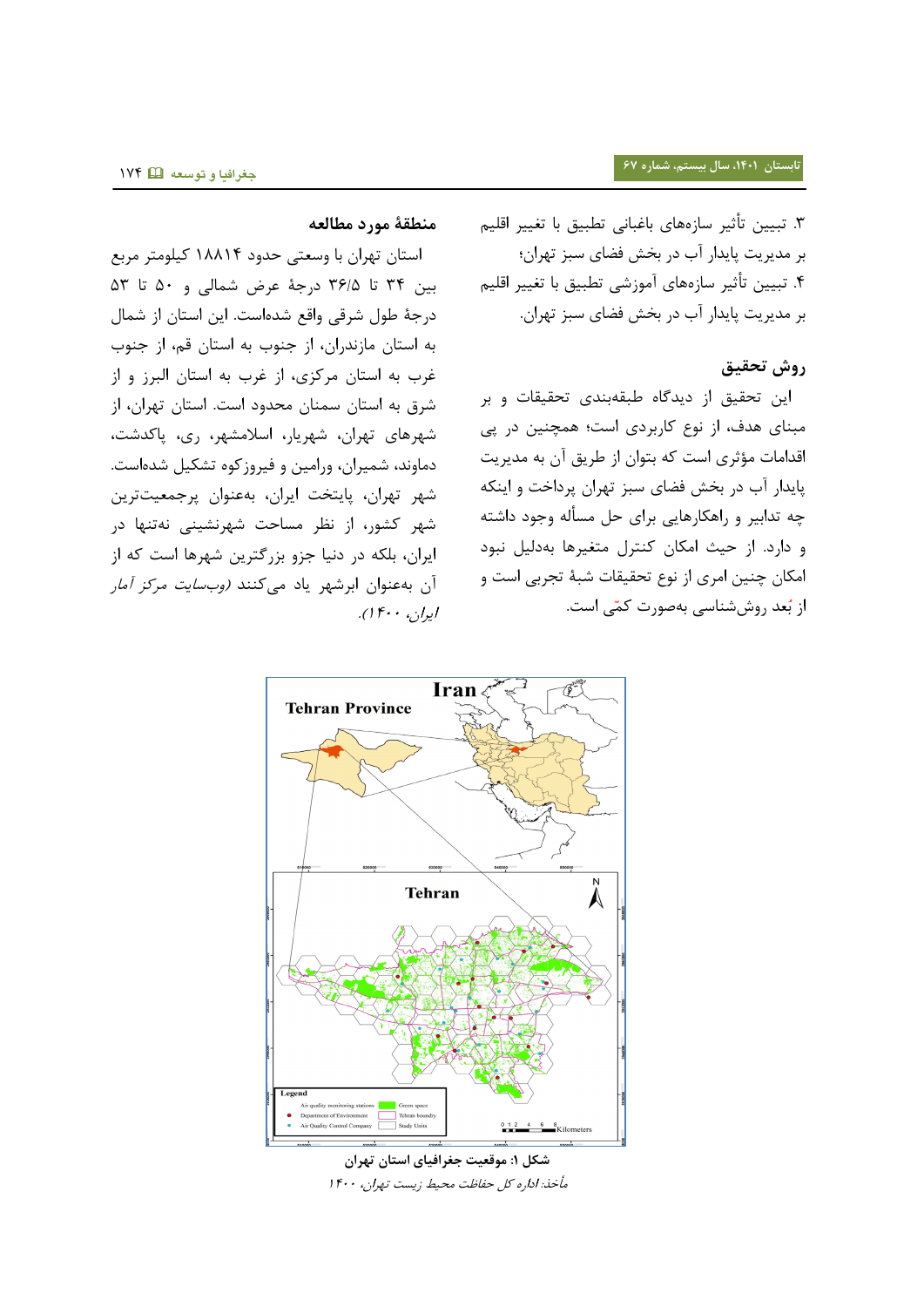اندازهگیري و تعداد روزهاي یخبندان (با دماي زیر صفر) آن نیز ۳۶ روز در سال ثبت شدهاست. در یک دورۀ ۴۵ ساله بیشترین دمای تهران ۴۳ درجۀ سلسیوس و کمترین دمای آن ۱۵- درجۀ سلسیوس گزارش شدهاست. میانگین رطوبت نسبی هوا در تهران ۴۰ درصد بودهاست *(اداره کل هواشناسی استان تهران،*  $\iota$ 

## **روش نمونهگیری**

برای بررسی نمونۀ موردی از تکنیک جمعآوری و تکمیل پرسشنامۀ محققساخته، استفاده شدهاست. در پژوهش حاضر، جامعۀ آماری این تحقیق، همۀ کارشناسان فضای سبز شهر تهران بودند که تعداد کل آنان ۱۰۸۰ نفر بود و از این تعداد، ۲۶۸ نفر بهعنوان نمونه ازطریق فرمول کوکران و روش نمونهگیری تصادفی ساده انتخاب شدند.

از دید ناهمواریهای طبیعی، تهران به دو ناحیۀ دشتی و کوهیایهای البرز تقسیم می شود و گسترۀ کنونی آن از ارتفاع ۹۰۰ تا ۱۸۰۰ متری از سطح دریا امتداد یافتهاست. تهران دارای اقلیم نیمهخشک است. در بیشتر سال ها، فصل زمستان نیمی از کل بارشهای سالانۀ تهران را تأمین میکند و تابستان نیز کمباران ترین فصل در تهران است. آبوهواي تهران متأثر از کوهستان در شمال و دشت در جنوب است. غیر از شمال تهران که تحتتأثیر کوهستان آبوهوای آن تا حدي معتدل و مرطوب است، آبوهواي بقيۀ شهر کلاً گرم و خشک و در زمستانها اندکی سرد است. رشته کوه البرز همچون سدي به نحو مؤثري از نفوذ بسیاری از تودههای هوا جلوگیری میکند. درنتیجه باعث شدهاست که هوای شهر از از یک سو خشک تر و از سوی دیگر از آرامش نسبی برخوردار باشد. میزان بارندگی در سطح شهر تهران عمدتاً کم وده و به مقدار ۲۴۵٫۰۸ میلی متر در طی سال



**شکل .8 خالصهای از فرایند تحقیق** تهیه و ترسیم: نگارندگان، ۱۴۰۰

## **ابزار اندازهگیری**

برای پاسخ به سؤالات تحقیق و بررسی اهداف تحقیق، پرسشنامهای بهعنوان ابزار اصلی تحقیق طراحی شد و دادههای این مطالعه، با استفاده از

پرسشنامۀ محققساخته، طراحی و جمعآوری شد. براي یأیید روایی ابزار اندازهگیري از سه ننع روایی ارزیابی با عنوان روایی محتوی<sup>٬</sup>، روایی همگرا<sup>۲</sup> و روایی واگرا<sup>۳</sup> استفاده شد. روایی محتوی بهوسیلۀ اطمینان از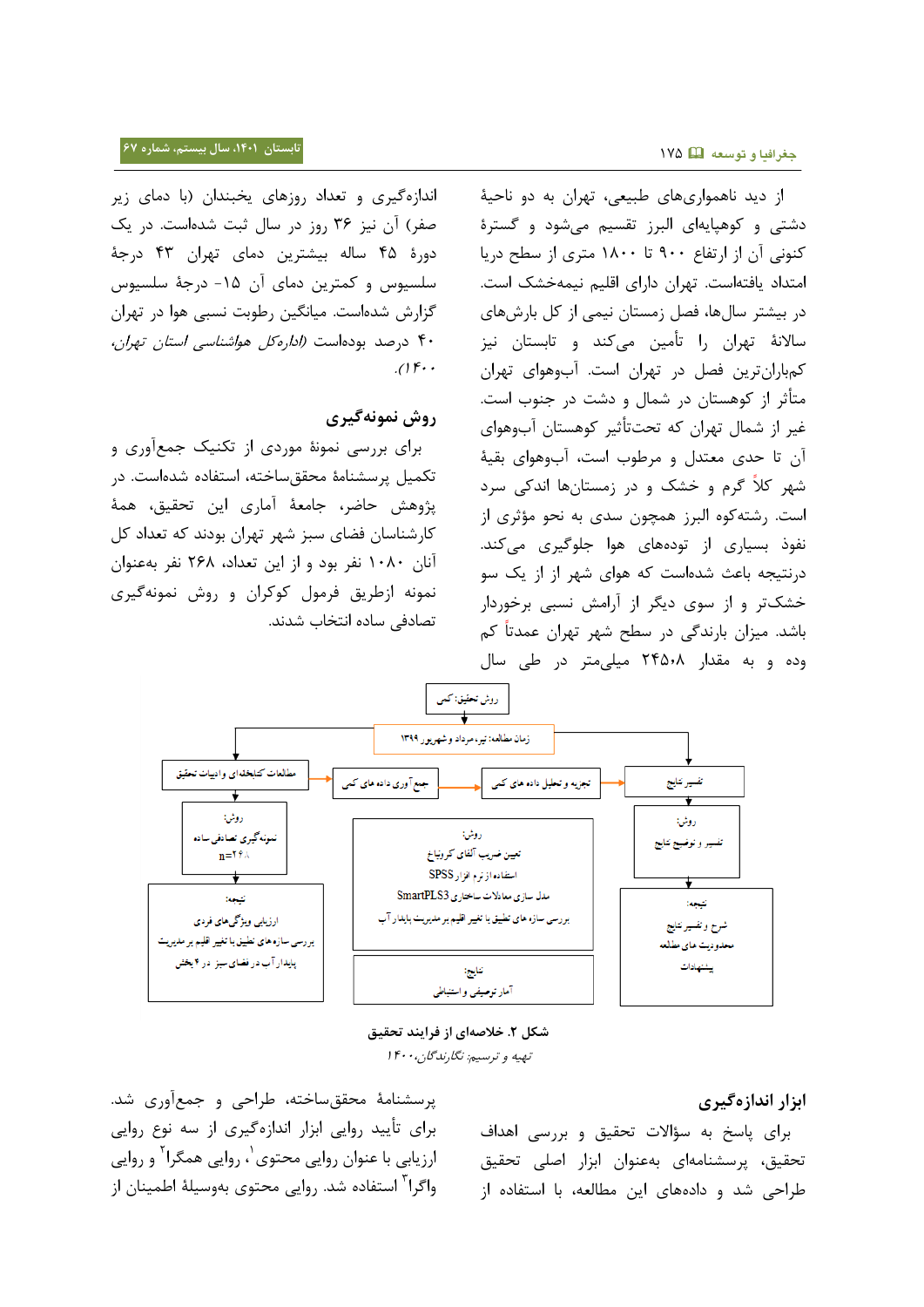معیار (ضریب ألفای کرونباخ و ضریب پایایی مرکب ٔ) بر طبق نظر فورنل و لارکر (۱۹۸۱) استفاده شد. ضرایب آلفای کرونباخ تمامی متغیرها در این پژوهش از حداقل مقدار قابلقبول (۰/۷) بیشتر بود. پایایی مرکب بر خلاف آلفای کرونباخ که بهطور ضمنی فرض می کند هر شاخص وزن یکسانی دارد، متکی بر بارهای عاملی<sup>۷</sup> حقیقی هر سازه است؛ بنابراین معیار بهتری را براي پایایی ارائه میدهد. حداقل میدار قابلقبن  $\cdot$ /Y) است که باید مقداری بیش از ۰/۷ $\cdot$ را بهدس بورد یا بیانگر ثبات درونی سازه باهد (رضازاده و داوری، ١٣٩٣: ٢٢). در جدول ١ و ٢، نتایج پایایی و روایی ابزار سیدش بهطنر کامل بورده شدهاست.

سازگاري بين شاخصهاي اندازهگیري و ادبیات موجود ایجاد شده *(رضازاده و داوری،۱۳۹۳: ۲۱).* این روایی توسط نظرسنجی از استادان و خبرگان حاصل شد. روایی همگرا به این اصل برمیگردد که شاخصهای هر سازه با یکدیگر همبستگی میانهای داشته (ر*ضازاده و داوری، ۱۳۹۳: ۲۱)* براساس نظر فورنل و لارکر<sup>۴</sup> (۱۹۸۱)، معیار روایی همگرابودن این است که میانگین واریانسهای استخراجی<sup>۵</sup> بیشتر از ۰/۵ باهد.روایی واگرا نیز ازطریق میایسۀ جذر AVE با همبستگی بین متغیرهای مکنون (جدول ۶) سنجیده شده و برای هرکدام از سازههای انعکاسی، جذر AVE باید بیشتر از همبستگی آن سازه با سایر سازهها در مدل باشد *(رضازاده و داوری، ۱۳۹۳: ۲۱).* همچنین در این پژوهش، درجهت تعیین پایایی پرسشنامه از دو

**جدول :1 روایی همگرا و پایایی ابزار اندازهگیری**

| ضريب پايايي<br>آلفاي كرونباخ      | ضريب پايايي<br>مرکب (CR) | ضريب ميانگين واريانس<br>استخراجشده (AVE) | متغيرهاي پژوهش    |                             |  |
|-----------------------------------|--------------------------|------------------------------------------|-------------------|-----------------------------|--|
| .1959                             | .1900A                   | $\cdot$ / $\vee$ $\vee$ $\wedge$         | سازەهاى اقتصادى   |                             |  |
| .79F <sub>A</sub>                 | .790V                    | $\cdot$ / $\gamma$ $\tau$                | سازەھايسياستگذارى | سازەهاي تطبيق با تغير اقليم |  |
| .7905                             | · 1101                   | $.194 \Delta$                            | سازەھاي باغبانى   |                             |  |
| $\cdot$ / $\lambda\lambda\lambda$ | .1955                    | $\cdot$ / $\gamma$ $\uparrow$ $\wedge$   | سازەھاي آموزشى    |                             |  |
| .797V                             | .494                     | .1999                                    | بهینهسازی مصرف آب |                             |  |

مأخذ: نگارندگان، ۴۰۰ ا

**جدول :8 ماتریس همبستگی و بررسی روایی واگرا**

|                                                       |                           |                                | سازههای اقتصادی سازههای سیاست گذاری سازههای باغبانی سازههای آموزشی بهینهسازی مصرف آب |                                      |                     |
|-------------------------------------------------------|---------------------------|--------------------------------|--------------------------------------------------------------------------------------|--------------------------------------|---------------------|
|                                                       |                           |                                |                                                                                      | $\cdot$ / $\lambda \Delta \lambda^*$ | سازەهاي اقتصادي     |
|                                                       |                           |                                | $\cdot$ / $\Lambda\Delta\mathcal{F}^*$                                               | $\cdot/\lambda$ \ \                  | اسازەھاي سياستگذارى |
|                                                       |                           | $\cdot$ / $\wedge$ ۲)*         | .78                                                                                  | $\cdot$ /160                         | سازەھاي باغبانى     |
|                                                       | .188                      | .711                           | .719                                                                                 | $\cdot/\lambda\cdot\mathsf{r}$       | سازەهاى آموزشى      |
| $\cdot$ / $\wedge$ $\uparrow$ $\uparrow$ <sup>*</sup> | $\cdot$ / $\wedge$ $\vee$ | $\cdot/\lambda\cdot\mathsf{V}$ | .719                                                                                 | $\cdot$ / $\gamma$ $\gamma$          | بهینهسازی مصرف آب   |
|                                                       |                           |                                |                                                                                      |                                      | گا ہے، ہے، ہے،      |

مأخد: نگارندگان، ۴۰۰ ا

براساس مطالب عنوان شده و نتایج بهدستآمده از  $\zeta$ روجیهای نرمافزار Smart pls3 جداول ۱ و ۲، نشان دهندۀ آن است که ابزار اندازهگیری از روایی و پایایی (ضریب میانگین واریانس استخراجشده، ضریب

پایایی مرکب و ضریب آلفای کرونباخ) مناسب بر خوردار هستند. تجزیهوتحلیل اطلاعات این پژوهش، در دو سطح توصیفی و استنباطی در دو نرمافزار انجام شدهاست. Smart PLS-3 و 5-Smart PLS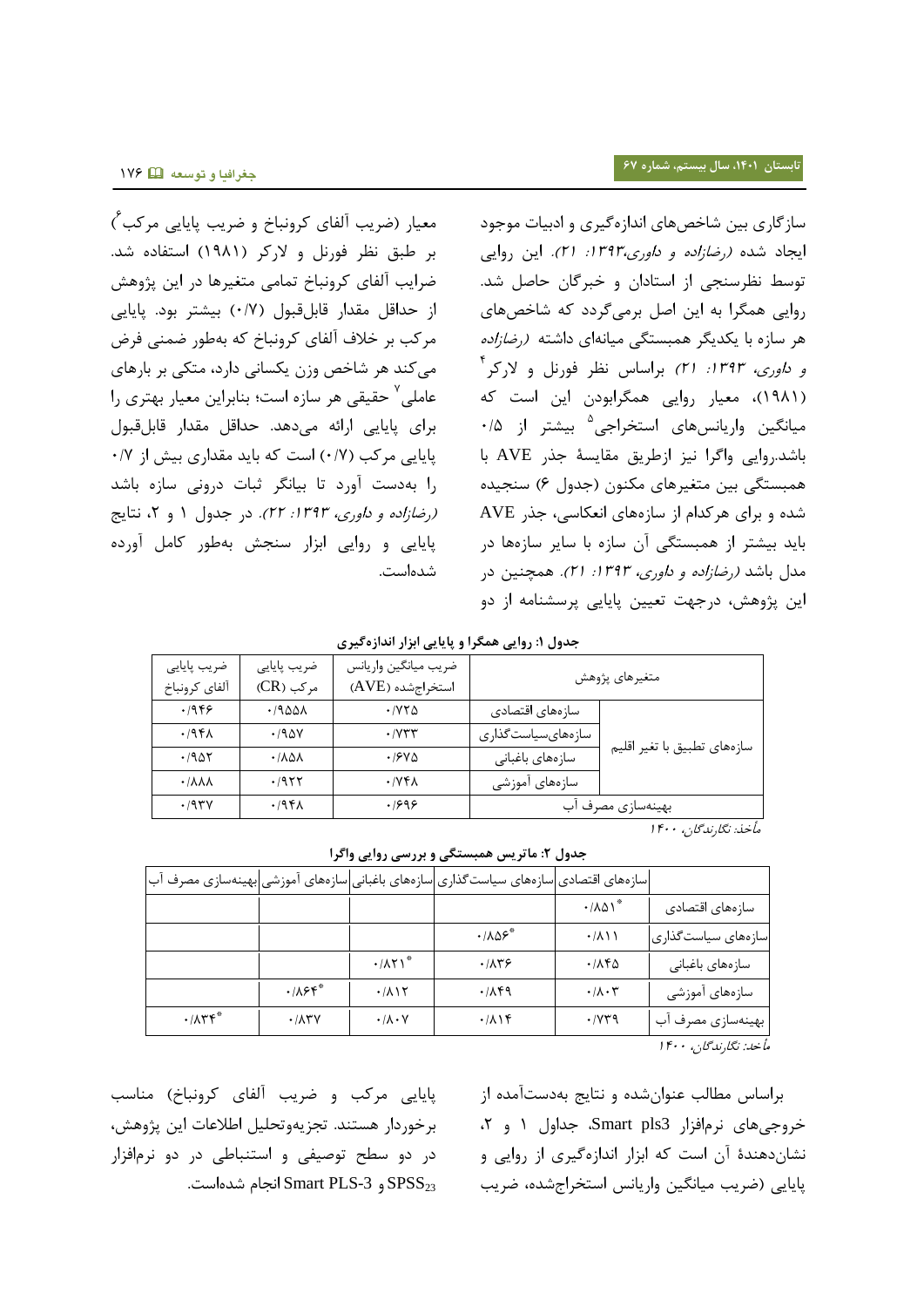#### **نتایج**

مدل یابی معادلۀ ساختاری، یک تکنیک تحلیل چندمتغیری بسیار کلی و نیرومند از خانوادۀ رگرسیون چندمتغیری است که به پژوهشگر امکان میدهد مجموعهاي از معادلات رگرسيون را به گونۀ همزمان مورد آزمون قرار دهد. با توجه به معیارهای روایی و پایایی مدل و نتایج بهدستآمده از این تحقیق، میتوان نتیجه گرفت که متغیرهای بهکاررفته در پژوهش، مدل مناسبی برای بررسی مدیریت پایدار آب در بخش فضای سبز تهران بودهاست. همان طور که در جداول ۱ و ۲ نشان داده شدهاست، همۀ شاخصهای روایی و پایایی ابزار تحقیق، از مقدار قابلقبول تعیین شده، بیشتر است.

شکل ۳ مدل اندازهگیری اولیه در حالت تخمین ضرایب استاندارد (PLS-A) و شکل ۴ مدل اندازهگیری اولیه در حالت معناداري ضرايب (BT) را نشان می دهد.

تجزیهوتحلیل نتایج نشان داد که در مدل کلی پژوهش، از میان سازههای تطبیق با تغییر اقلیم، سازههای باغبانی با ضریب تأثیر (بار عاملی) ۱٬۴۴۷ اثرگذارترین سازه بر بهینهسازی مصرف آب در فضای سبز شهر تهران است. پس از آن، سازههای آموزشی (۱۲۸۷/ در رتبۀ دوم، سازههای اقتصادی (۱۵۷/۰) در مرتبۀ سوم و درنهایت سازههاي سیاست گذاري (۱۱۰۶) در مرتبۀ چهارم جاي گرفت (شکل ۳).



**شکل :3 مدل اندازهگیری اولیه در حالت تخمین ضرایب استاندارد )A-PLS(** تهیه و ترسیم: نگارندگان، ۱۴۰۰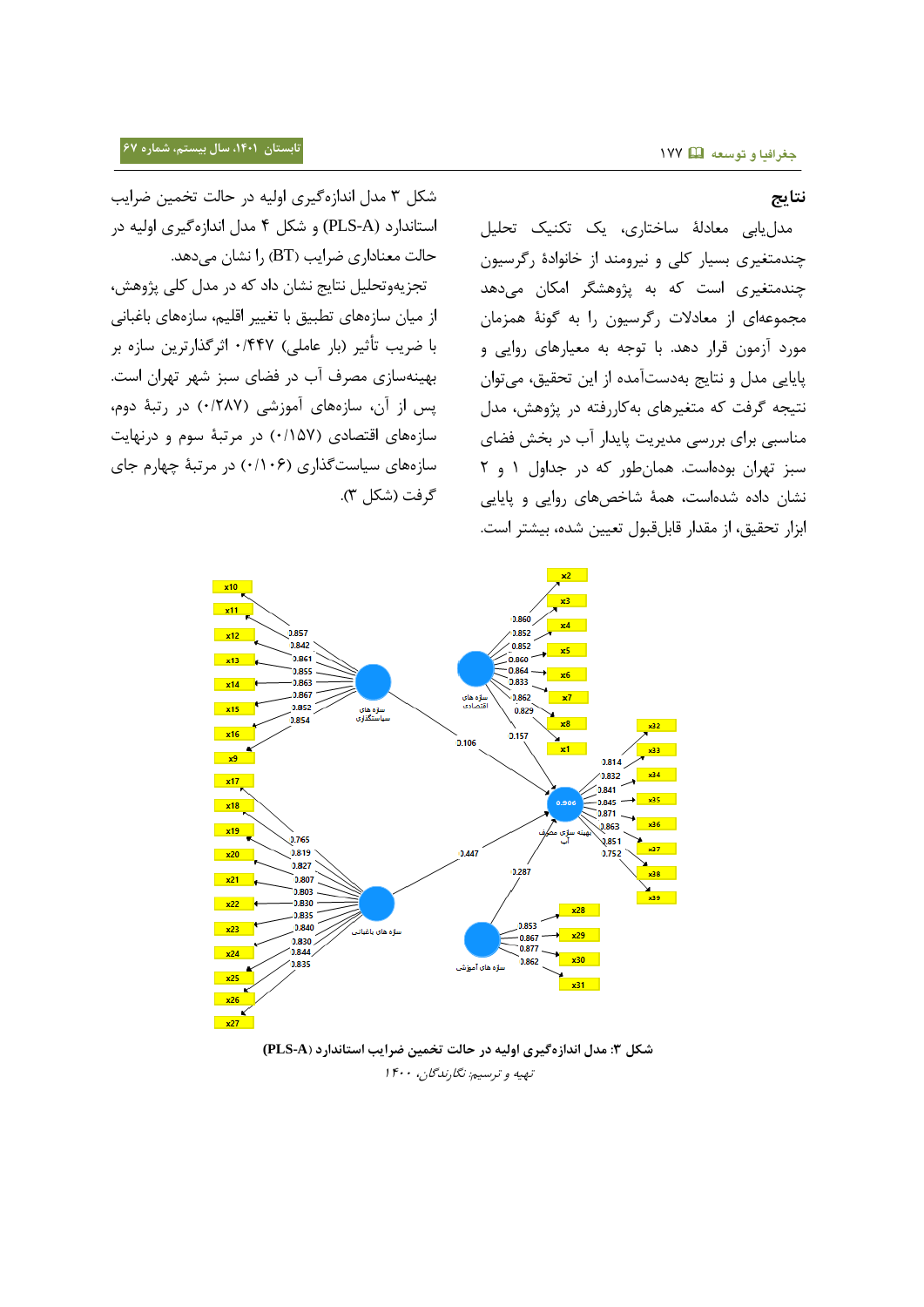| t-value                                      | بار عاملی                                | بخش                                                             |                 |                    |  |
|----------------------------------------------|------------------------------------------|-----------------------------------------------------------------|-----------------|--------------------|--|
| 481/078                                      | .7179                                    | سرمایه گذاری بخش خصوصی در حوزهٔ تکنولوژیهای جدید                | X1              |                    |  |
| 55/694                                       | $\cdot$ /16.                             | اعتبارات جذبشده از بانکها و مؤسسات مالی                         | X <sub>2</sub>  | سازەھای اقتصادی    |  |
| ۵۱/۸۵۵                                       | ۰/۸۵۲                                    | دسترسی به بازار                                                 | X3              |                    |  |
| 581.48                                       | ۰/۸۵۲                                    | جذب سرمايههاي خارجى                                             | X4              |                    |  |
| 8.1088                                       | $\cdot/\lambda$ ۶.                       | بیمهٔ سیستمهای آبیاری                                           | X <sub>5</sub>  |                    |  |
| 55.7.                                        | ۰/۸۶۴                                    | افزایش بهرهوری منابع آب در بخش فضای سبز                         | X <sub>6</sub>  |                    |  |
| $f9/Y \cdot Y$                               | $\cdot$ $/ \Lambda$ ۳۳                   | تخصیص بودجه از سوی شهرداری                                      | X7              |                    |  |
| 581/679                                      | ۰/۸۶۲                                    | تعيين ارزش اقتصادي آب                                           | X8              |                    |  |
| 57/96.                                       | ۰/۸۵۷                                    | مشارکت هیئتهای تخصصی متشکل از کارشناسان، محققان و مسئولان شهر   | X9              | سازەھای سیاستگذاری |  |
| $\Delta V/\cdot F$                           | ۰/۸۴۲                                    | سیاستهای بهرهبرداری بهینه از حوضهٔ آبریز                        | X10             |                    |  |
| 8.19.1                                       | ۰۱۸۶۱                                    | دستورالعملها در زمينهٔ كاهش و كنترل اثرات تغيير اقليم           | X11             |                    |  |
| ۴۹/۳۰۹                                       | ۱۸۵۵.                                    | انتقال مالكيت به بخش خصوصى                                      | X12             |                    |  |
| ۶۱/۶۵۵                                       | ۰/۸۶۳                                    | قوانین و مقررات حمایتی سازگار با تغییر اقلیم                    | X13             |                    |  |
| 55/591                                       | .115Y                                    | وجود ايستگاههاى سنجش آبوهوا                                     | X14             |                    |  |
| 581138                                       | .7001                                    | برنامهٔ سازمان یافتهٔ بهرهبرداری و نگهداری از تأسیسات           | X <sub>15</sub> |                    |  |
| ۵۴/۹۵۱                                       | ۰/۸۵۴                                    | جذب همكارىهاى بينالمللي                                         | X16             |                    |  |
| <u>74/777</u>                                | ۱۷۶۵.                                    | كاشت گونههاى گياهان بومى سازگار با اقليم منطقه                  | X17             | سازەھاى باغبانى    |  |
| ۳۵۱۶۲۵                                       | ۰/۸۱۹                                    | انتخاب ارقام مقاوم به خشكى                                      | X18             |                    |  |
| ۴۹/۳۵۱                                       | $\cdot$ / $\wedge$ $\vee$                | کاشت گیاهان در درزها و شکافها                                   | X19             |                    |  |
| ۴۵/۱۱۴                                       | $\cdot/\lambda\cdot\gamma$               | تغيير تاريخ كاشت                                                | X20             |                    |  |
| 461602                                       | $\cdot/\lambda\cdot\tau$                 | جلوگیری از تبخیر آب از سطح خاک با استفاده از مالچ               | X21             |                    |  |
| $\Delta$ $\cdot$ / $\cdot$ $\vee$ $\vee$     | $\cdot/\lambda$ ۳.                       | انتخاب گونهٔ چمن سازگار با تغییر اقلیم                          | X22             |                    |  |
| 40/19.                                       | ۱۸۳۵.                                    | ساخت باران گير                                                  | X23             |                    |  |
| $\Delta \Upsilon / \Lambda$ ) $\cdot$        | $\cdot$ /14 $\cdot$                      | بهحداقل رساندن تلفات آب با انتخاب خاک و بستر رشد گیاهی مناسب    | X24             |                    |  |
| 47/141                                       | $\cdot$ /1۳ $\cdot$                      | کاهش میزان تبخیر آب از سطح خاک با افزایش زمان نگهداری آب در خاک | X25             |                    |  |
| 581547                                       | ۰۱۸۴۴                                    | كاشت گلهای چندساله بهجای گلهای فصلی                             | X26             |                    |  |
| 51/17Y                                       | ۱۸۳۵.                                    | هرس درخچهها و درختان                                            | X27             |                    |  |
| $\Delta Y/Y \cdot Y$                         | $\cdot$ / $\wedge \wedge \wedge$         | مروجان آگاه و متخصص در زمینهٔ سازگاری                           | X28             | أموزشى             |  |
| 99/779                                       | ۰/۸۶۷                                    | تولید محتوای آموزشی در سطوح مختلف                               | X29             |                    |  |
| $Y1/T\Delta P$                               | $\cdot$ / $\wedge$ Y Y                   | تبليغ فناوريهاي نوين أبياري                                     | X30             | سازەھاى            |  |
| $QV \cdot QV$                                | ۰/۸۶۲                                    | تبادل اطلاعات بخش اجرايي و بخش تحقيق                            | X31             |                    |  |
| $\Upsilon \wedge / \Upsilon \cdot \Upsilon$  | .719                                     | روش آبیاری ایستایی                                              | X32             | بهينەسازى مصرف آب  |  |
| $\Delta$ - / $\Lambda$ $\Upsilon$ $\Upsilon$ | $\cdot$ / $\wedge$ $\uparrow$ $\uparrow$ | كاشت گياهان مشابه به لحاظ نياز آبي                              | X33             |                    |  |
| A1/899                                       | .71                                      | استفاده از جاذبههای فوق لعاده مثل پلیمرهای سویر جاذب            | X34             |                    |  |
| 51/741                                       | ۱۸۴۵                                     | یکنواختی آبیاری از طریق ارزیابی دقیق نازلها و سرآب پاشها        | X35             |                    |  |
| 50/59V                                       | $\cdot$ / $\wedge$ Y                     | استفاده از سیستم آبیاری کم تنظیمشونده                           | X36             |                    |  |
| 57/779                                       | .785                                     | كاهش مصرف انرژى                                                 | X37             |                    |  |
| 57/079                                       | .701                                     | استفاده از پساب شهری                                            | X38             |                    |  |
| $Y\Delta/99$ .                               | $\cdot$ / $\vee$ $\wedge$ $\vee$         | روشهاي نوين أبياري                                              | X39             |                    |  |

## **جدول :3 گویهها و مقدار بار عاملی و ضرایب معناداری برای هریک از بخشهای پرسشنامۀ مورد مطالعه**

.<br>مأخذ: نگارندگان، ۱۴۰۰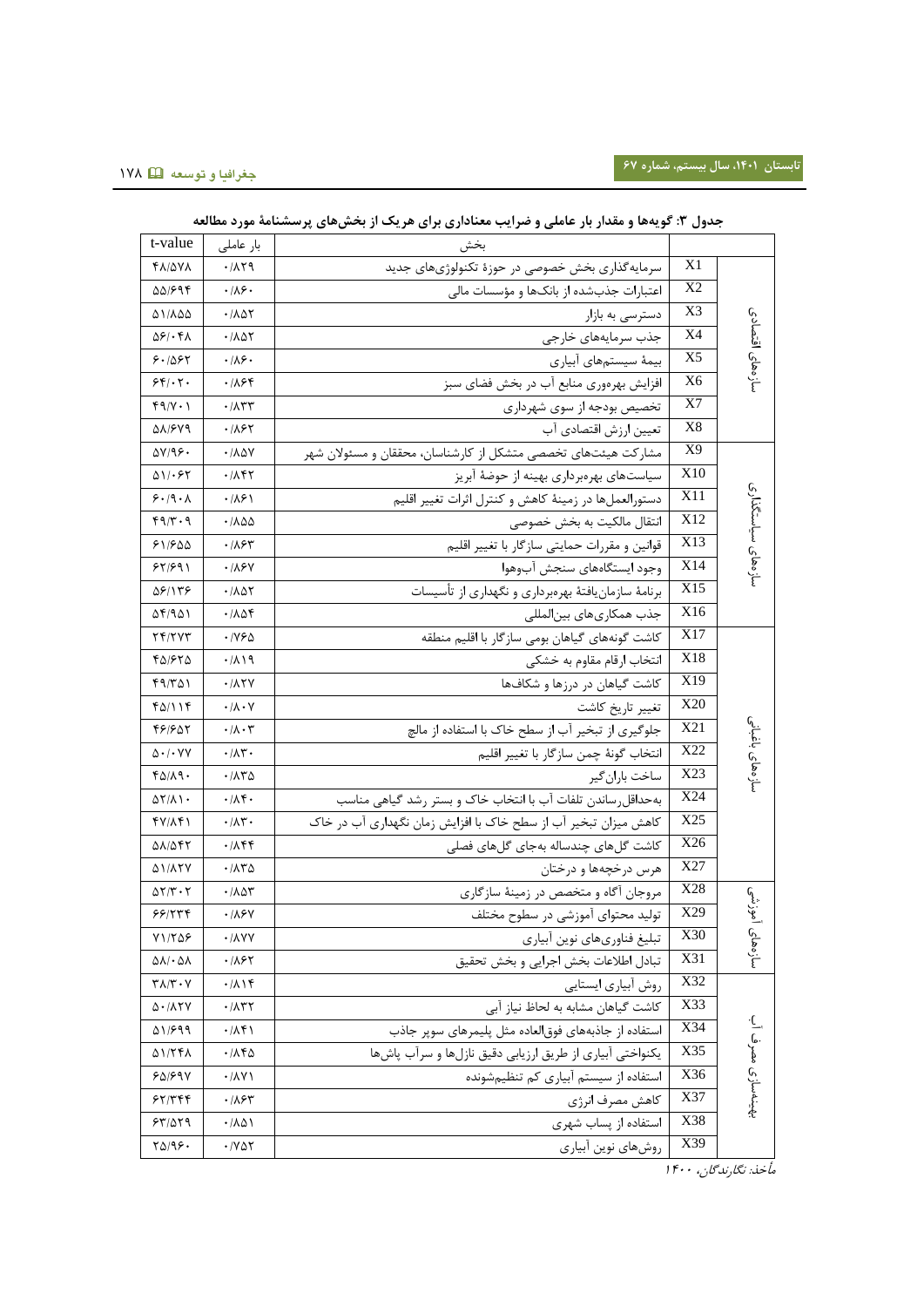

تهیه و ترسیم: نگارندگان، ۱۴۰۰

وتزلز و همکاران ( ۲۰۰۹) سه مقدار ۰/۰۱، ۰/۲۵ و 1/96 را بهعینا میادیر ض یف، م نسط و قني براي GOF معرفی کردند. در پژوهش حاضر، حاصلشدن مقدار ۰/۸۲۹ برای GOF، نشان از برازش کلی قوی مدل پهوهش حاضر دارد. درنهایت، برازش کلی مدل بالا توسط معیار GOF نیز بررسی شد که فرمول آن در زیر آمدهاست.

$$
GOF=\sqrt{AVE}\times\sqrt{R^2}
$$

| مسير متغيرها                             | ضريب مسير                  | 1مارة t-Value                   | نتيجهٔ أزمون |
|------------------------------------------|----------------------------|---------------------------------|--------------|
| سازههای باغبانی --> بهینهسازی مصرف آب    | $\cdot$ /۴۴۷               | $Y/Y \cup \Delta$               | نتيجهٔ أزمون |
| سازههای آموزشی --> بهینهسازی مصرف آب     | $\cdot$ /٢٨٧               | $\Delta/\gamma$ $\mathcal{S}$ . | تأييد فرضيه  |
| سازههای اقتصادی --> بهینهسازی مصرف آب    | $\cdot / 10V$              | Y/YY                            | تأييد فرضيه  |
| سازههای سیاستگذاری --> بهینهسازی مصرف آب | $\cdot/\wedge\cdot\varphi$ | $1/\gamma\gamma$                | تأييد فرضيه  |
|                                          |                            |                                 |              |

**جدول :0 نتایج فرضیههای تحقیق در حالت کلی**

مأخذ: نگارندگان، ۱۴۰۰

l **1. Wetzels et al**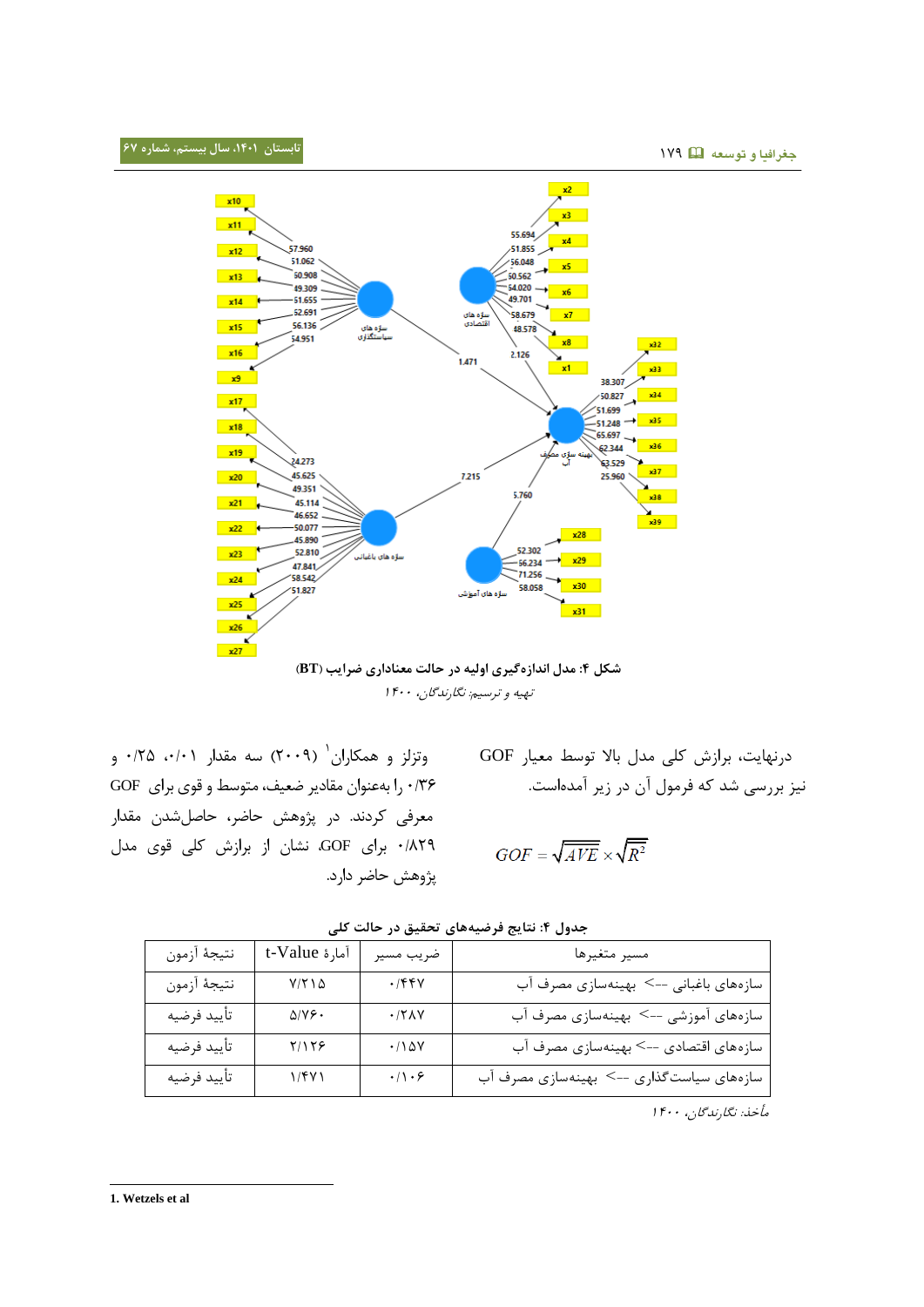می تواند منشأ آثار مخربی در منطقه باشد. گزارشهای هیئت بینالمللی تغییر اقلیم حاکی از آن است که تغییر اقلیم ناشی از پدیدۀ گرمایش جهانی است و باعث ایجاد تغییراتی در منابع آب و ایجاد بحرانهای ناشی از آن در چند دهۀ اخیر در سطح جهان شدهاست. تغییر اقلیم اثرات محسوسی بر بخش فضای سبز دارد. بررسی اثرات یغییر اقلیم بر مدیری پایدار آب در بخش فضای سبز تهران می تواند برای آیندۀ بخش فضای سبز هر کشوری مفید باشد. نتایج این پژوهش روشن ساخت که مدیریت پایدار آب در بخش فضای سبز تهران متأثر از عوامل و متغیرهای فراوانی است. همچنین این گونه می توان نتیجه گرفت که بسیاری از مسائل و مشکلات مربوط به مدیریت پایدار آب در بخش فضای سبز تهران، در زمان تدوین خطمشی ها و برنامهها، شکل گرفته و از سایر عوامل نیز یأثیر میپذیرد.

در این پژوهش، محقق بهدنبال آن است تا با بررسی علمی و دقیق مسائل، اثرببشی سازههاي تطبیق با تغییر اقلیم بر مدیریت پایدار آب در بخش فضاي سبز تهران را ارائه کند تا از این راه گامی مؤثر درجهت مدیریت پایدار آب در بخش فضای سبز شهری برداشته شود. در این راستا، دادههای تحقیق حاکی از آن است که سازههای باغبانی تطبیق با تغییر اقلیم بر مدیریت پایدار آب در بخش فضای سبز تهران تأثیر مثبت و معناداری دارد. در تبیین این تأثیر می توان گفت؛ شناسایی و معرفی رستنی های یک منطقه بهطور اختصاصی و محلی اهمیت ویژهای دارد که از آن جمله میتوان امکان دسترسی به گونههای گیاهی خاص در محل و زمان معین، تعیین پتانسیل و قابلیتهای رویشی منطقه، امکان افزایش تراکم گونههای منطقه، شناسایی گونههای مقاوم، مهاجم و گونههای درحال انقراض، کمک به تعیین پوشش گیاهی کشور، امکان دستیابی به گونه یا گونههای

در جدول ۴، نتایج حاکی از آن است که سازههای باغبانی، آموزشی و اقتصادی تطبیق با تغییر اقلیم تأثیر مثبت و معناداري با بهینهسازي مصرف آب در فضای سبز شهر تهران دارند؛ درحالی *که* سازههای سیاس گذاري یطبیق با یغییر اقلیم بر بیییهسازي مصرف آب تأثیری نداشت. ضریب استانداردشدۀ مسیر بین متغیر سازههای باغبانی تطبیق با تغییر اقلیم و بهینهسازی مصرف آب در فضای سبز شهر تهران (۰/۴۴۷) بود که نشان میدهد که سازههای باغبانی، ۴۴/۷ درصد از تغییرات بهینهسازی مصرف آب را بهطور مستقیم تبیین میکند. در این راستا، با توجه به باور کارشناسان فضای سبز، به ضرورت استفاده از الگوي مناسب کشت در فضاي سبز شهري، ميتوان با معرفی گونههای جایگزین و داشتن برنامۀ بلندمدت و برنامهریزي شده درجهت آمایش سرزمین و ارائۀ الگوي کشت بهصورت منطقهای، اثرات سوء تغییر اقلیم را به حداقل کاهش داد.

همچنین نتایج نشان داد سازههای آموزشی تطبیق با تغییر اقلیم، ٢٨/٧ درصد و سازههای اقتصادی یطبیق با یغییر اقلیم، 85/7 درعد از یغییرات بهینهسازي مصرف آب را در فضاي سبز شهر تهران پیش بینی میکند. در این راستا، تقویت باور عمومی نسبتبه تغییر اقلیم و بحران آب و ایجاد فرهنگ سازگاري از طریق رسانههاي جمعي، رادیو و تلویزیون اهمیت می $\mu$ بد و تثبیت قیمت و همچنین تأمین نهادهای مورد نیاز توسعه و گسترش فضای سبز، می تواند در مدیریت بهینۀ آب تأثیر گذار باشد.

#### **نتیجه**

تغییر اقلیم در عصر حاضر بهعنوان یکی از مهمترین نگرانیها و چالشهای بشر و دولتها بوده و همۀ نقاط جهان، متأثر از این پدیده خواهند بود و هر کدام از پیامدها و اثرات آن، بسته به محل وقوع و شدت آن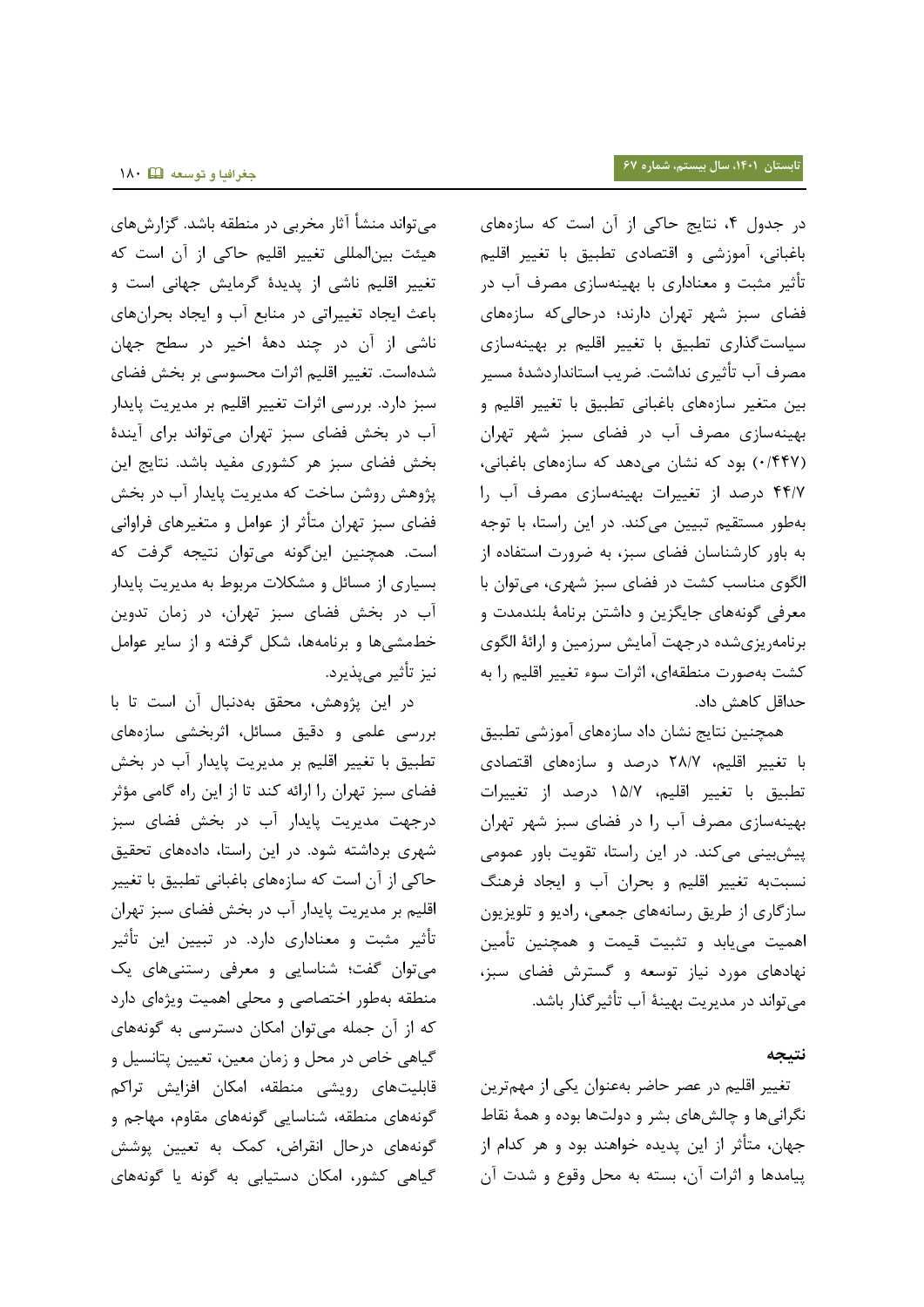جدید گیاهی و شناسایی عوامل مخرب رستنی های منطقه را نام برد. با توجه به اهمیت منابع آبی و خاکی بهعنوان منابع تجدیدشونده در طبیعت و با توجه به نقش کشاورزي پايدار در راستاي استفادۀ صحيح از این منابع، روشهای مناسب درجهت نیل به این هدف بایستی اجرا شود که با کاشت گونههای گیاهان بومی سازگار با اقلیم منطقه، کاشت گیاهان مشابه از لحاظ نیاز آبی و کاشت گیاهان در درزها و شکافها میتوان به بهینهسازی مصرف آب در شرایط تغییر اقلیم دست يافت.

دادههای تحقیق حاکی از آن است که سازههای آموزشی تطبیق با تغییر اقلیم بر مدیریت پایدار آب در بخش فضای سبز تهران تأثیر مثبت و معناداری دارد. در تبیین این تأثیر میتوان گفت کارشناسان، محققان و مروجان، بهدلیل ایفای نقش حلقۀ واسط در انتقال یافتههای نوین به مولدین، دارای اهمیت مضاعف و اولویت بالایی هستند. درواقع از آنجایی که کارشناسان و مروجان کشاورزي از ذي نفعان اصلي براي آموزش کشاورزي و فساي سبز دربارۀ چگننگی سازگاري و کنارآمدن با تغییرات آبوهوایی هستند، درنتیجه نیاز به افزایش ظرفیت حرفهای آنان دربارۀ مسائل مربوط به تغییرات آبوهوایی مانند علل تغییر آبوهوا، اثرگذاري آن و راهبردهاي سازگاري وجود دارد و در اصل دانش آنان دربارۀ تغییرات آبوهوایی باید گسترش یابد. همچنین با تولید محتوای آموزشی در سطوح مختلف می توان در راستای کاهش تغییر اقلیم یا سازگاری با این مشکل تلاش کرد. درواقع با بررسی و شناخت باورهای ذيiفعان مختلف نظير تولیدکنندگان، مشاوران و مروجان کشاورزي، بهتر می توان عاملهای پیچیده مؤثر بر انواع مختلف تصمیمگیریها را در ارتباط با شرایط آبوهوایی شناسایی کرد. نتایج تحقیق نشان داد که سازههای اقتصادی تطبیق با تغییر اقلیم بر مدیریت پایدار آب

در بخش فضای سبز تهران تأثیر مثبت و معناداری دارد. در تبیین این تأثیر میتوان گفت اعتبارات و سرمایه بهعنوان یکی از مهمترین نهادهای تولید، اهمیت بسزایی در افزایش بهرهوری دارد. در بخش کشاورزي و فساي سبز، سرمایه و سرمایهگذاري، عنصر کلیدی رشد و توسعه محسوب می شود. کمبود اعتبارات و سرمایه باعث پایینآمدن سطح بهرهوری میشود. بهرهوري اندک موجب کاهش درآمد انتظاري طرحهاي فضاي سبز و سودآوري این فعالیتها شده و آنها را براي سرمايهگذاري غيراقتصادي و پرريسک متصور ساخته است. بر اساس یافتههای تحقیق میان سازههای سیاست گذاری تطبیق با تغییراقلیم و مدیریت پایدار آب در بخش فضای سبز تهران تأثیر معناداري مشاهده نشد. در تبيين اين تأثير ميتوان گفت به عقیدۀ محققان، مشارکت بسیاری از افراد و سازمان ها نظیر کارشناسان، محققان و مسئولان شهر مییناند در حفظ و نگیداري فساي سبز هیري درجهت کاهش هزینهها، کاهش تخریبها و مدیریت پایدار آب مؤثر باشد؛ اما با توجه به نتایج تحقیق می توان دریافت ممکن است این مشارکت در حد پایینی باشد. همچنین عقیده بر این است که فضای تعامل و هماندیشی علمی میان محققان، اندیشمندان، کارشناسان و مدیران در حوزۀ مدیریت بهینۀ مصرف آب وجود ندارد یا در حداقل ممکن است؛ بنابراین کارشناسان، محققان و مسئولان شهر تهران بهدرستی نمی توانند با یکدیگر در تعامل باشند و در رفع موانع و چالشهاي بهينهسازي مصرف آب عمل كنند؛ ازاين رو مدیریت شهری باید تمام تلاش خود را معطوف به ارائۀ راهکارهایی کند تا بتواند از مشارکت و همکاری سازمان ها در حفظ و نگهداري از فضاي سبز شهري به بهترین شکل ممکن بهرهمند شود و با فراهمکردن بسترهاي لازم، به تحقق اهداف کمک کند.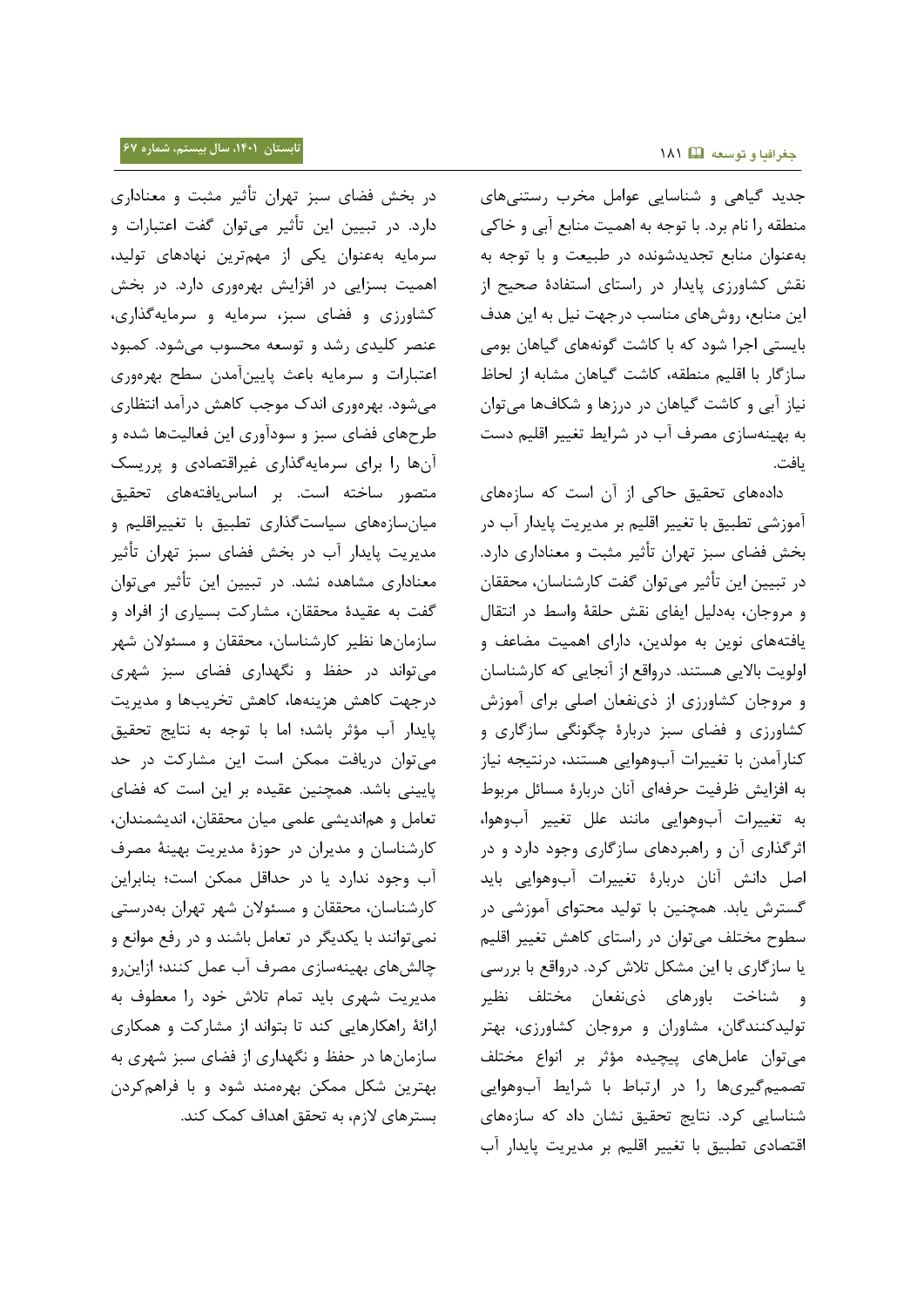## **پیشنهادها**

در این راستا، با توجه به تأییدشدن فرضیۀ اول مبیی بر یأثیر سازههاي باغبانی یطبیق با یغییر اقلیم بر مدیریت پایدار آب در بخش فضای سبز تهران، تقویت ظرفیتهای باغبانی و بهبود سیستم مدیریت کشت در شرایط تغییر اقلیم در قالب اقدامات اجرایی زیر در این بخش مورد نظر است: - توانمندسازي فني كارشناسان دربارۀ شيوههاي مصرف آب در فضاي سبز شهري؛ - بهکارگیري روشهاي علمی و بهروز بیوره بورداري از منابع آب سطحی و زیرزمینی بـا لحـاظ کـردن اثـرات یغییر اقلیم؛ - بـه کـارگیري روش هـاي پایـدار کشـت فضـاي سـبز متناسب با تغییر اقلیم مانند بهـرهگیـری از روشهـای اقلیم هوشمند و کشت دقیق؛ - تدوین و بهکارگیری برنامۀ خـاک1ورزي حفــاظتي بــا توجه به توان اقلیمی و ظرفیت زیستمحیطی؛ - تحقیق و برنامهریزي درخصوص اصلاح گونـههـاي گیاهی درجهت تولید اقلام مقـاوم در برابـر کــمآبــی و افزایش دما و شکی. با توجه به تأییدشدن فرضیۀ دوم مبنی بر تأثیر

سازههای آموزشی تطبیق با تغییر اقلیم بر مدیریت پایدار آب در بخش فضای سبز تهران، اصلاح نظام آموزشی مورد استفاده بهمنظور افزایش راندمان مصرف آب فضای سبز در قالب اقدامات اجرایی زیر در این بخش مورد نظر است:

- فرهنگسازی و اطلاعرسانی عمومی نسبتبه تغییرات اقلیمی و تأکید بر لزوم اصلاح الگوی مصرف آب در بخش فضای سبز از طریق رسانههای اجتماعی الکترونیک و غیرالکترونیک و تشکیل انواع گردهماییها و مدامع علمی-فرهیگی و سمییارها و دورههای آموزشی ترویجی؛ - تدوین برنامههای آمورشی در سطح مدارس بهمنظور

ارتقاي دانش آينده دربارۀ اهميت بهينهسـازي مصـرف

ب در فساهاي سبز هیري در هورایط بحرانوی یغییور اقلیم و خشکسالی و کمآبی؛ - هماندیشی استادان برجسته و خبرگان صاحبنظران در حیطـهٔ اقلـیمشناسـی، فضـای سـبز، مـدیریت آب شهری، محیطزیست و ترویج و آموزش؛ - ایجاد کمپینهای حمایتی از تطبیق با تغییر اقلــیم و بهینهسازي مصرف آب ازطریق رسانههاي جمعي؛ - تــرویج رفتارهــای زیســتمحــیطگرایانــه درجهــت بهینهسازی مصرف آب فضای سبز توسط کارشناسـان ترویج و آموزش کشاورزي.

در این راستا، با توجه به تأییدشدن فرضیۀ سوم مبنی بر تأثیر سازههای اقتصادی تطبیق با تغییر اقلیم بر مدیریت پایدار آب در بخش فضای سبز تهران، اصلاح سیاستهای قیمتی- تشویقی و تنبیهی بهمنظور افزایش راندمان مصرف آب فضای سبز در قالب اقدامات اجرایی زیر در این بخش مورد نظر است: - اعمال جریمۀ نقدي براي شـرکتهـاي فضـاي سـبز کشور که در مصرف آب زیادهروي میکنند؛ - سرمایهگذاری دولت درخصوص استفاده از پساب در ببیاري فساي سبز؛ - اختصاص هزینــه توسـط دولـت بــهمنظـور طراحــی مبلمان و هرگونه سازهاي در فضاي سـبز شـهر تهـران که حرارت بهویژه اشعهٔ مستقیم خورشید را کمتـر بـه خود جذب کند؛ - اختصاص هزینه توسط دولت بـهمنظـور اسـتفاده از پوشش سبز، درختان و دیوارهای سبز در فضـای سـبز بهمنظور کنترل دما در سطح شهر تهران؛ - محاسبۀ مقادیر آب مورد نیاز هر قطعه از فضای سبز بر حسب لیتر در ثانیـه در هکتـار در هـر شـبانه وز و اتخاذ تدابیر مناسب در مصرف آب؛

- بررسـی و تعیـین دبـی مجـاز آب چـاههـا و تعیـین موقعیت آنها بهعنوان منابع تغذیۀ آب شبکهها.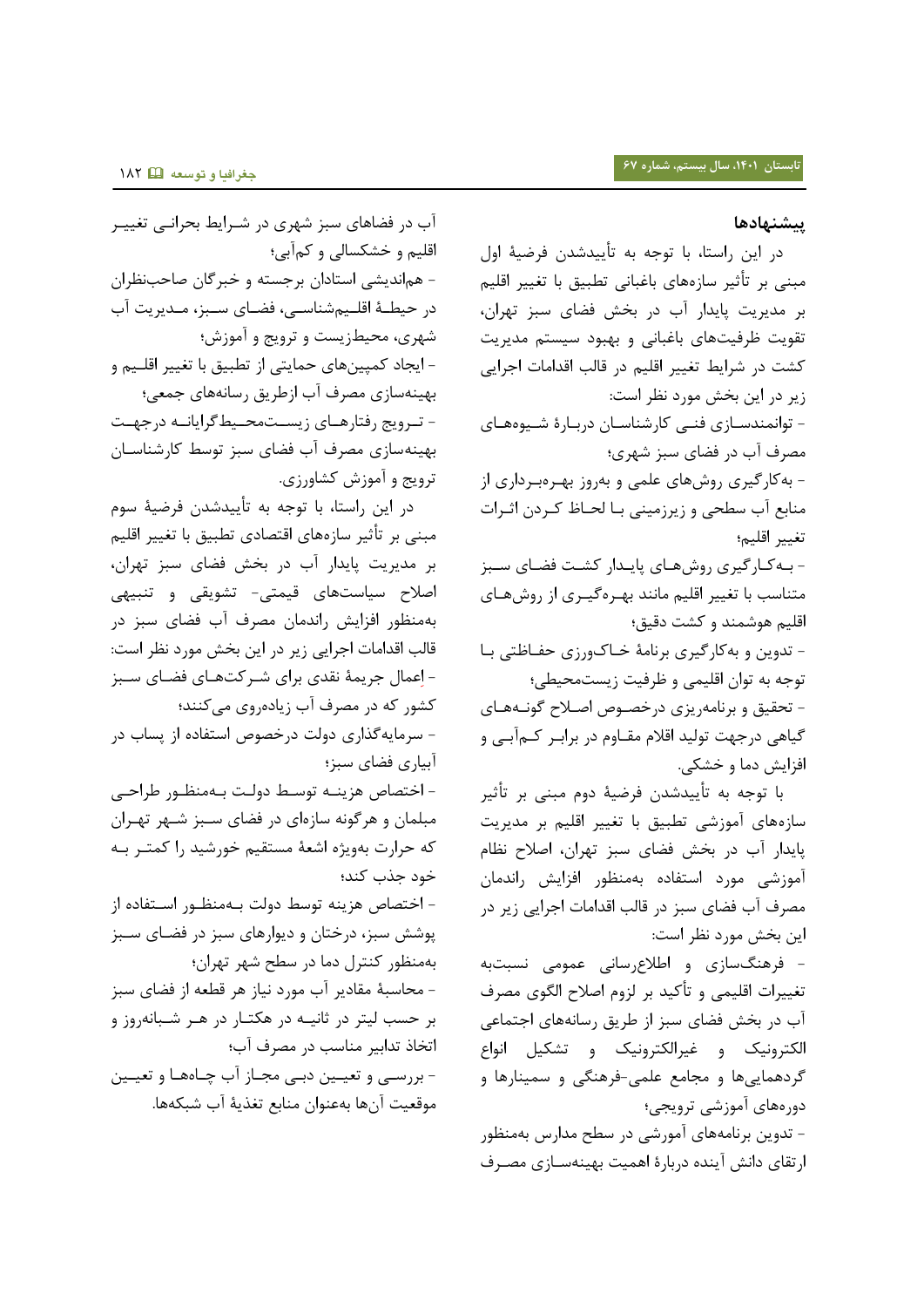**منابع**

اداره کل هواشناسی استان تهران. (۱۴۰۰). وضعیت آبوهوایی. قابلدسترس در: [http://www.tehranmet.ir](http://www.tehranmet.ir/) اداره کل حفاظت محیط زیست تهران. (۱۴۰۰). موقعیت جغرافیایی استان تهران. قابل دسترسی در: <https://tehran.doe.ir/portal/home> بحري، معصومه؛ احسان زاهدي (١٣٩۵). بررسی اثرات تغییر اقلیم بر رژیم هیدورلیکی جریان سطحی رودخانه حوضۀ آبخیز اراز کوسه، نشریۀ تحقیقات کاربردی علوم جغرافیایی. سال شانزدهم. شمارۀ ۴۲. صفحات ١٣١-١٠٩. <https://jgs.khu.ac.ir/article-1-2690-fa.html> رضازاده، آرش؛، داوري، علی (۱۳۹۳). مدل سازي معادلات ساختاري با نرمافزار PLS. سازمان انتشارات جهاد دانشگاهی. عیدي، اسماء؛ فاطمه کاظمیه؛ شاپور ظرفیان. (١٣٩٩). شناسایی عوامل مؤثر بر مدیریت پایدار منابع آب کشاورزي از دیدگاه کشاورزان مطالعۀ موردي: گندمکاران روستاهاي شهرستان مراغه، نشریۀ علیم پژوهشی دانش کشاورزي و تولید پایدار. جلد ٣٠. شمارۀ ۴. صفحات ٣٢٤-٣١١. [https://sustainagriculture.tabrizu.ac.ir/article\\_12319.html](https://sustainagriculture.tabrizu.ac.ir/article_12319.html) عقیلینسب، سیده زهرا؛، مرجان محمدزاده؛ عبدالرسول حسین زارعی (۱۳۹۱). جایگاه فضای سبز در کنترل و بهبود تغییرات اقلیمی شهری. دومین کنفرانس برنامهریزی مدیریت محیطزیست. <https://civilica.com/doc/148051> قایدی، سهراب (۱۳۹۶). لزوم تغییر الگوی فضای سبز شهر اصفهان متناسب با شرایط آبوهوایی، چهارمین کنفرانس بینالمللی برنامهریزی و مدیریت محیط زیست. تهران. دانشکدۀ محیطزیست دانشگاه تهران. <https://civilica.com/doc/589823> کرمی، لیلا؛ محمود علی محمدی؛ لیندا یادگاریان (۱۳۹۷). بررسی تأثیر اقلیم بر کیفیت شیمیایی آبخوان دشت ورامین با استفاده از نرمافزار GIS، مجلۀ سلما و محیطزیست. فصلنامۀ علمی پژوهشی انجمن علمی بهداشت محیط ایران. دورۀ یازدهم. همارۀ دوم. عفحات .041-061 <https://www.sid.ir/fa/journal/ViewPaper.aspx?ID=352677> لشتی: ند، مهران؛ کیانفر پیامنی؛ ایرج ویسکرمی (۱۳۹۳). بررسی الگوی مصرف آبهای سطحی کشاورزی، مطالعۀ موردی: حوزۀ آبخیز هنام. مهندسی و مدیریت آبخیز، دورۀ ۶. شمارۀ ۴. صفحات ۴۰۶-۴۰۰. [https://jwem.areeo.ac.ir/article\\_100822.html](https://jwem.areeo.ac.ir/article_100822.html) متین خواه، سید حمید؛ اورنگی، مینا (۱۳۹۵). ضریب کارایی مصرف آب در چند گونۀ در ختی و در ختچهای رایج در فضای سبز شهری بهمنظور طراحی فضای سبز متناسب با اقلیم خشک و نیمهخشک، دومین کنفرانس بینالمللی اکولوژی و سیمای سرزمین. <https://civilica.com/doc/547681> محمدپور، مریم؛ کامران زینالزاده؛ وحید رضاوردی $\dot{\bf c}$ (۱۳۹۹)، بررسی نوسانات آب زیرزمینی تحت $\ddot{\bf r}$ ثیر تغییر اقلیم و بهبود روش آبیاري (مطالعۀ موردي: دشت اهر). هیدروژئولوژي، سال پنجم. شمارۀ ۲. صفحات ۱۱۲-۹۹. [https://hydro.tabrizu.ac.ir/article\\_11037.html](https://hydro.tabrizu.ac.ir/article_11037.html) ملایی، فریبا؛ سید محمود حسینی؛ سید یوسف حجازی؛ سید احمدرضا پیشبین (۱۴۰۰). شناسایی راهکارهای سازگاری کشاورزان با تغییر اقلیم براي بهرهبرداري پایدار از منابع آب بخش کشاورزي در خراسان جنوبی، نشریۀ علمی علوم ترویج و آموزش کشاورزي ایران. دورۀ ١٧. صفحات ١١٧-١٠۵. [https://www.iaeej.ir/article\\_130858.html](https://www.iaeej.ir/article_130858.html)

وب سایت مرکز آمار ایران. (۱۴۰۰). استان تهران. قابل دسترسی در:

[https://www.amar.org.ir](https://www.amar.org.ir/)/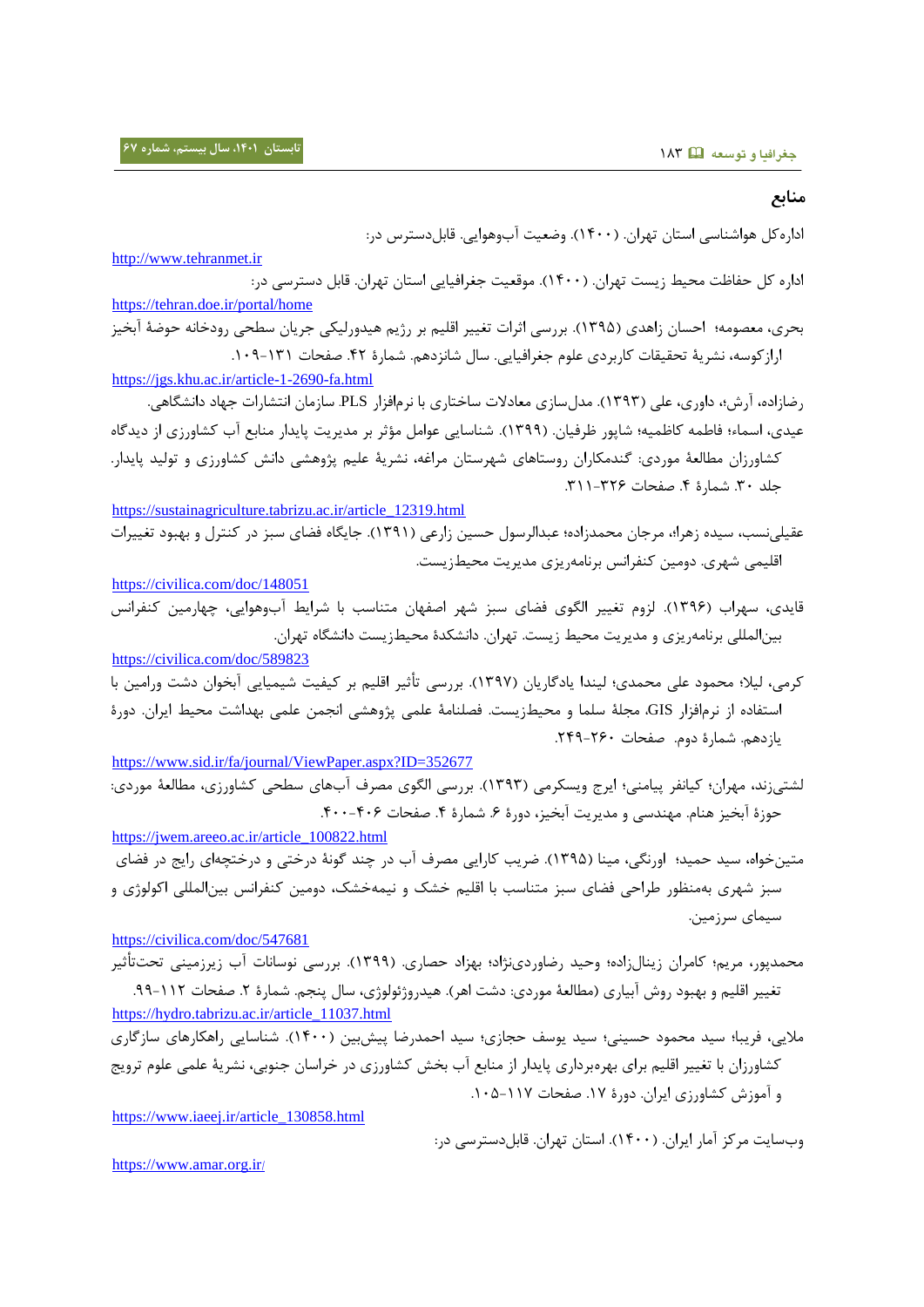#### **Refrences**

Arunrat, Noppol; Nathsude Pumijumnong. (2015). The preliminary study of climate change impact onrice production and economic in Thailand. Asian Social Science, 11(15), 275-301.

<https://www.ccsenet.org/journal/index.php/ass/article/view/45067>

- Bevan, Luke D., Thomas Colley; Mark Workman. (2020). Climate change strategic narratives in the United Kingdom: Emergency, Extinction, Effectiveness. Energy Research & Social Science. 69 (23), 1-14. <https://www.sciencedirect.com/science/article/abs/pii/S2214629620301560>
- Bryan, Elizabeth., Temesgen T. Deressa., Glwadys Aymone Gbeibouo., Claudia Ringler. (2009). Adaptation to climate change in Ethiopia and South Africa: Options and constraints. Environmental Science & Policy, l2(4),4l3-426.

<https://www.ifpri.org/publication/adaptation-climate-change-ethiopia-and-south-africa>

Chartzoulakis, Konstantions., Maria Bertaki. (2018). Sustainable water management in agriculture under climate change. Agriculture and Agricultural Science Procedia ,4, 88-98.

<https://www.sciencedirect.com/science/article/pii/S2210784315000741>

- Chu Chen, Ying. (2018). Evaluating greenhouse gas emissions and energy recovery from municipal and industrial solid waste using waste-to-energy technology. Journal of Cleaner Production, 19. 262-269. <https://www.sciencedirect.com/science/article/abs/pii/S0959652618313027>
- Deligios, Paolo A. Chergia, Paola . Sanna, Gavino. Solinas, Stefania. Todde, Giuseppe. Narvarte, Luis. Ledda, Luigi. (2019). Climate change adaptation and water saving by innovative irrigation .management applied on open field globe artichoke. Science of the Total Environment. 649, 461-472.

<https://www.sciencedirect.com/science/article/pii/S0048969718333205>

- FAO. (2016).Climate change and food security: risk and responses. Available at:
- <http://www.fao.org/3/a-i5188e.pdf>
- Fornell Claes., David F. Larcker. (1981) Evaluating structural equation models with unobservable variables and measurement error. Journal of Marketing Research 1981; 18(1): 39-50.

<https://www.jstor.org/stable/3151312>

Goli, Imaneh., Maryam Omidi Najafabadi,, Farhad Lashgarara. (2020). Where are We Standing and Where Should We Be Going? Gender and Climate Change Adaptation Behavior. Journal of Agricultural and Environmental Ethics. 33, 187-218.

<https://link.springer.com/article/10.1007/s10806-020-09822-3>

Harper, Sherilee L. Carlee Wright., Stephanie Masina., Shaugn Coggins. (2020). Climate change, water, and human health research in the Arctic. Water Security. 10.1-10.

<https://www.sciencedirect.com/science/article/pii/S246831242030002X>

Huang, zhongwei., Mohamad Hejazi., Qiuhong Tang., Chris R. Vernon., Yaling Liu., Min Chen., Kate Calvin (2019). Global agricultural green and blue water consumption under future climate and land use changes. Journal of Hydrology. 57, 242-256.

<https://www.sciencedirect.com/science/article/abs/pii/S002216941930383X>